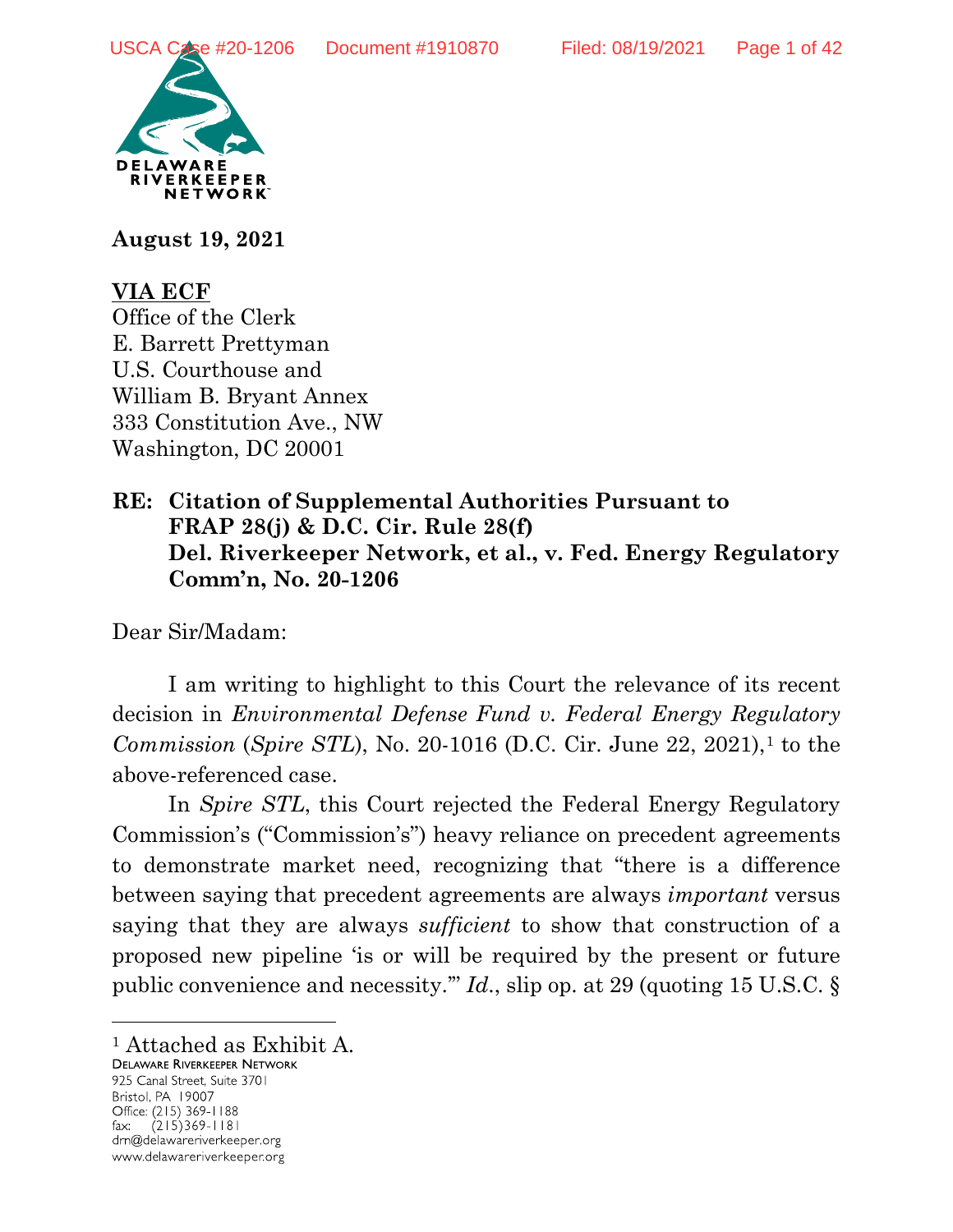717f(e)). Although *Spire STL* focused on arguments concerning selfdealing, this Court highlighted the Commission's "ostrich-like approach" to evaluating market need, which "flies in the face of the guidelines set forth in the Certificate Policy Statement." *Id*. at 34. USCA Case #20-1206 Document #1910870 Filed: 08/19/2021 Page 2 of 42

Like the petitioners in *Spire STL*, Petitioners here presented arguments as to why Adelphia Gateway Pipeline, LLC's ("Adelphia's") precedent agreements are insufficiently probative of market need, and in doing so, drew upon the Commission's own Certificate Policy Statement for support. *See id*. at 30. As it did in *Spire STL*, the Commission here explicitly stated that it would not look beyond the precedent agreements supplied by Adelphia, and that it would only "examine the merits of individual projects and assess whether each project meets the specific need demonstrated" by the precedent agreements. JA0511–12. The Commission, citing its earlier approval of the Spire STL pipeline, also rejected arguments that it must examine whether there is an affiliate relationship between Adelphia and its shippers to better understand whether there is true market need for the project. JA0511, JA0848.

This Court's opinion in *Spire STL* makes clear that the Commission's narrow view of market need is contrary to its own Certificate Policy Statement, and supports the arguments made by Petitioners, *see* Pet'rs' Br. at 71–74 *and* Pet'rs' Reply Br. at 4–5, while undermining the arguments made by Respondents. *See* Commission Br. at 22–26 *and* Adelphia Br. at 9–11.

Respectfully submitted,

# *s/ Kacy C. Manahan*

Kacy C. Manahan, Esq. Delaware Riverkeeper Network 925 Canal Street, Suite 3701 Bristol, PA 19107 215-369-1188 x115 [kacy@delawareriverkeeper.org](mailto:kacy@delawareriverkeeper.org)

*Counsel for Petitioners Delaware Riverkeeper Network and Maya*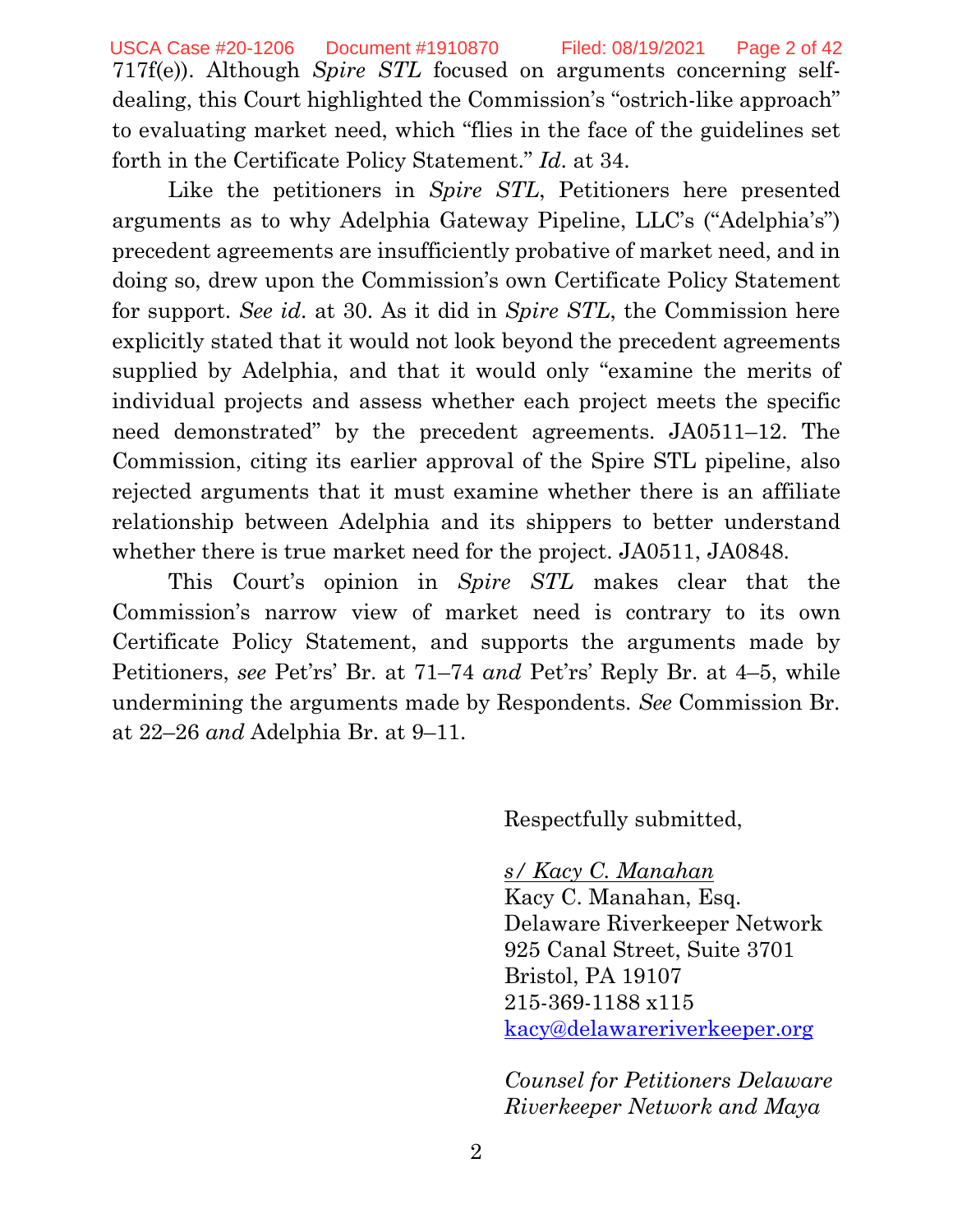*van Rossum, the Delaware Riverkeeper*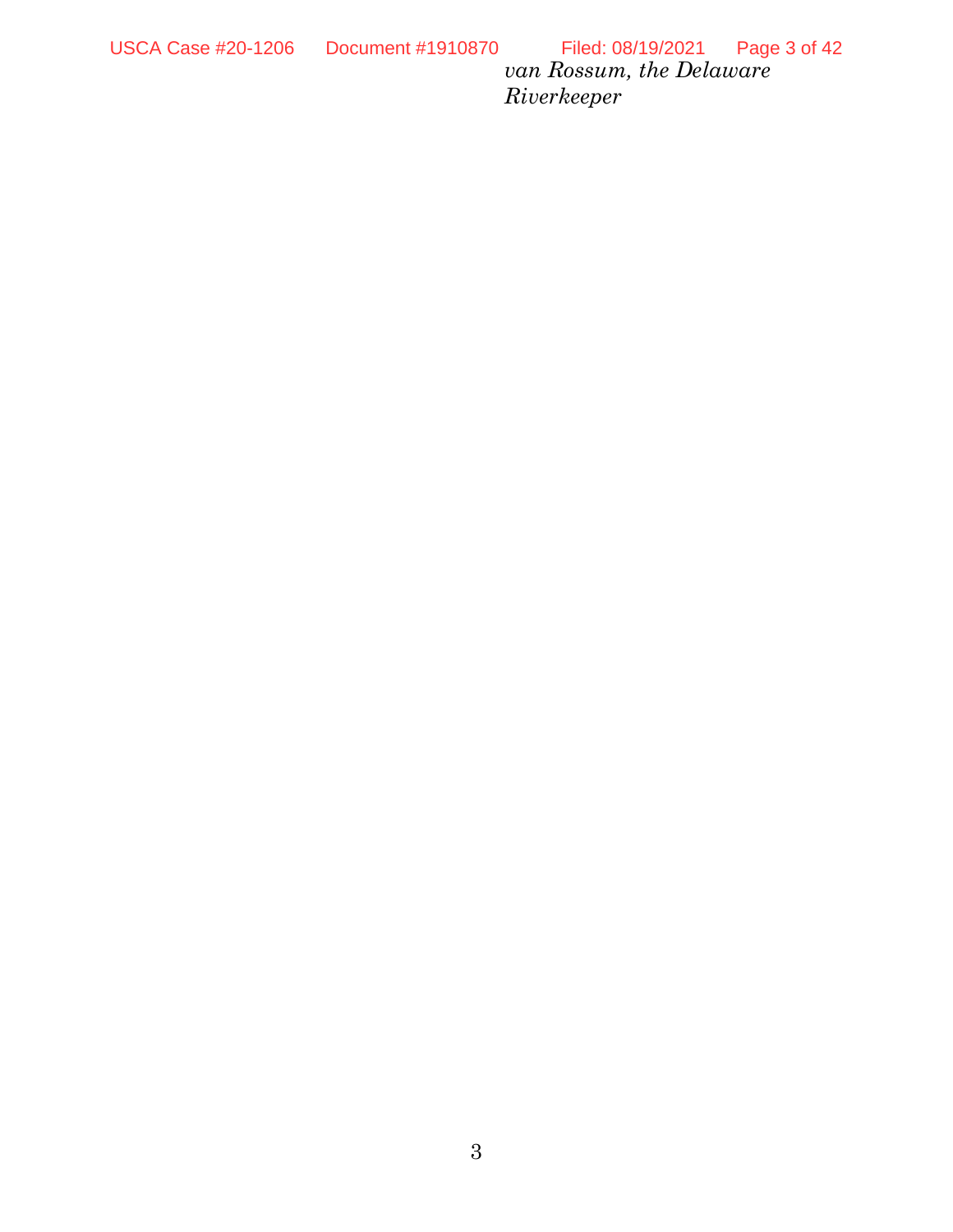## **CERTIFICATE OF SERVICE**

I hereby certify that on August 19, 2021, I electronically filed the foregoing Citation of Supplemental Authorities Pursuant to FRAP 28(j) and D.C. Cir. Rule 28(f) with the Clerk of the Court by using the appellate CM/ECF System and served copies of the foregoing via the Court's CM/ECF system on all ECF-registered counsel.

> s/ Kacy C. Manahan Kacy C. Manahan Delaware Riverkeeper Network 925 Canal Street, Suite 3701 Bristol, PA 19007 Tel.: (215) 369-1188 Email: [kacy@delawareriverkeeper.org](mailto:kacy@delawareriverkeeper.org)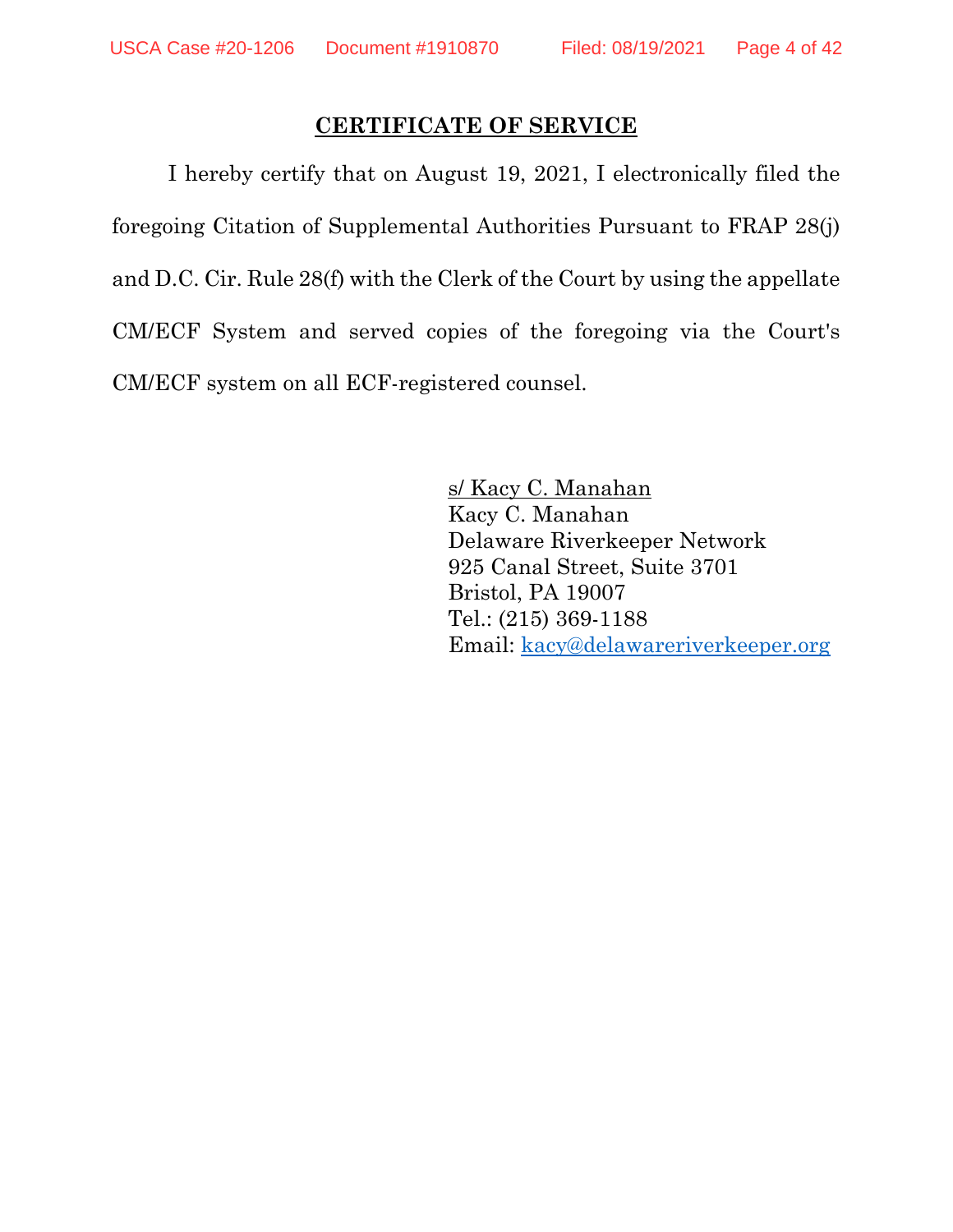# Exhibit A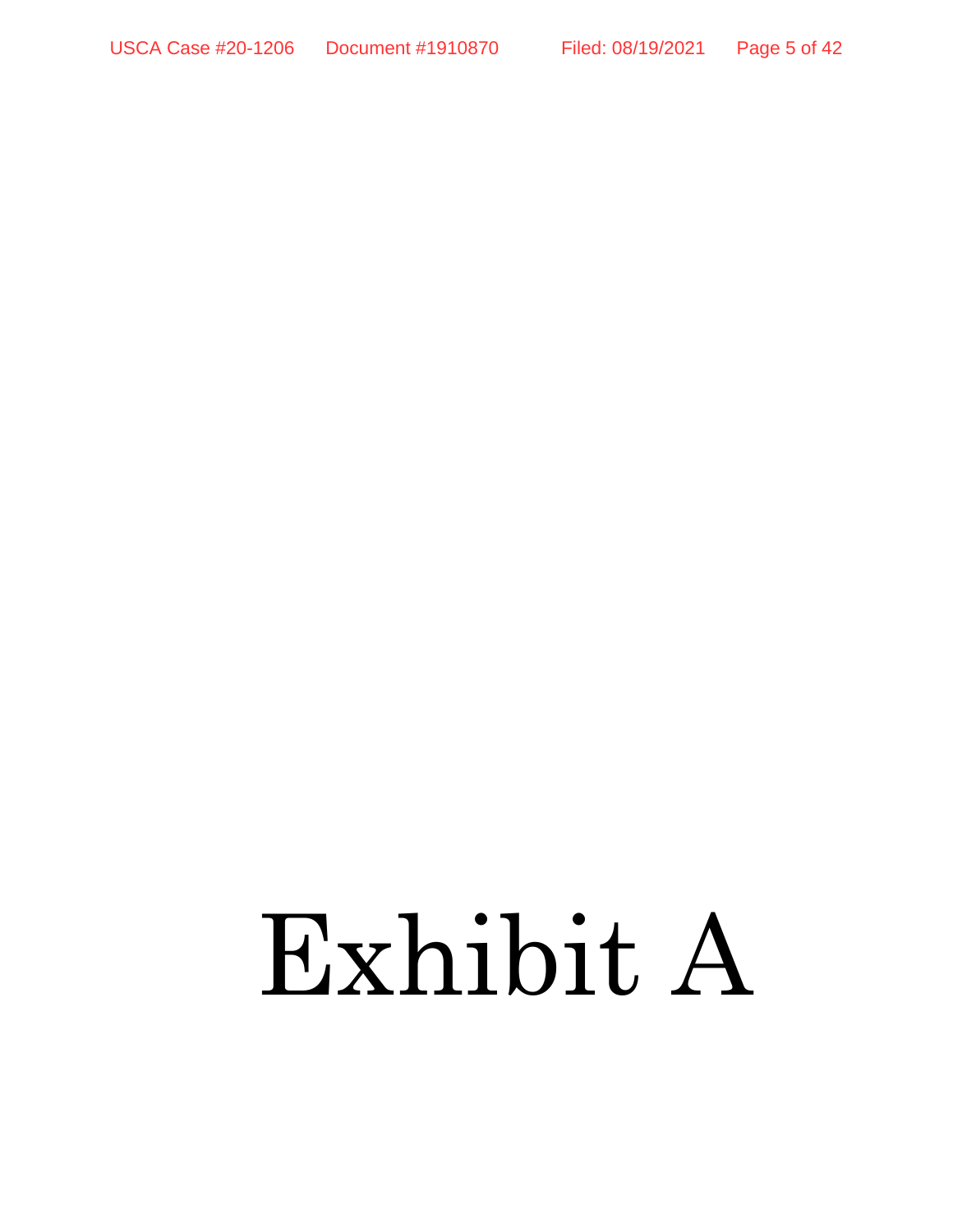# United States Court of Appeals **FOR THE DISTRICT OF COLUMBIA CIRCUIT**

Argued March 8, 2021 Decided June 22, 2021

No. 20-1016

ENVIRONMENTAL DEFENSE FUND, **PETITIONER** 

v.

FEDERAL ENERGY REGULATORY COMMISSION, RESPONDENT

SPIRE MISSOURI INC. AND SPIRE STL PIPELINE LLC, **INTERVENORS** 

Consolidated with 20-1017

On Petitions for Review of Orders of the Federal Energy Regulatory Commission

*Natalie M. Karas* argued the cause for petitioner Environmental Defense Fund. With her on the briefs were *Erin Murphy*, *Jason T. Gray*, *Kathleen L. Mazure*, *Matthew L. Bly*, and *Sean H. Donahue.*

*Henry B. Robertson* argued the cause and filed the briefs for petitioner Juli Steck.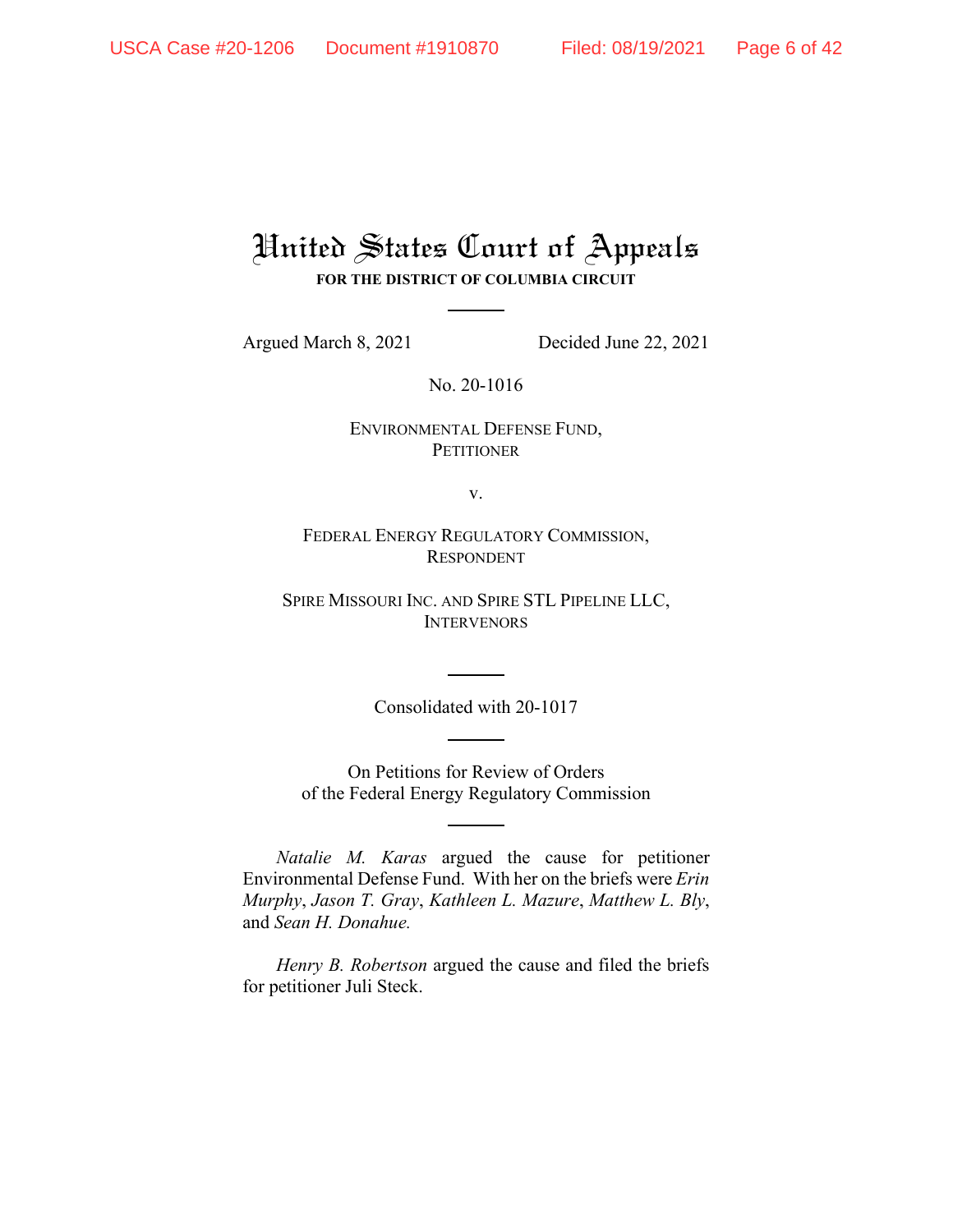*Jennifer Danis* and *Edward Lloyd* were on the brief for *amicus curiae* Dr. Susan Tierney in support of petitioners.

*Randy M. Stutz* was on the brief for *amicus curiae* the American Antitrust Institute in support of petitioners.

*Anand R. Viswanathan*, Attorney, Federal Energy Regulatory Commission, argued the cause for respondent. With him on the brief were *David L. Morenoff*, Acting General Counsel, and *Robert H. Solomon*, Solicitor.

*Jonathan S. Franklin* argued the cause for intervenors Spire STL Pipeline LLC and Spire Missouri Inc. in support of respondent. With him on the brief were *Christopher J. Barr*, *Jessica R. Rogers*, *Matthew J. Aplington*, *Thomas E. Hirsch III*, *David T. Kearns*, *Daniel Archuleta*, and *Sean P. Jamieson.*

*Paul Korman*, *Michael R. Pincus*, and *Michael Diamond* were on the brief for *amicus curiae* Interstate Natural Gas Association of America in support of respondent.

Before: TATEL and MILLETT, *Circuit Judges*, and EDWARDS, *Senior Circuit Judge*.

Opinion for the Court filed by *Senior Circuit Judge*  EDWARDS.

EDWARDS, *Senior Circuit Judge*: In the action leading to this petition for review, the Federal Energy Regulatory Commission (the "Commission" or "FERC") issued a certificate of public convenience and necessity ("Certificate") under section 7(c) of the Natural Gas Act, 15 U.S.C. § 717f(c)(1)(A), to Intervenor-Respondent Spire STL Pipeline LLC ("Spire STL") to construct a new natural gas pipeline in the St. Louis area. The Commission may issue such a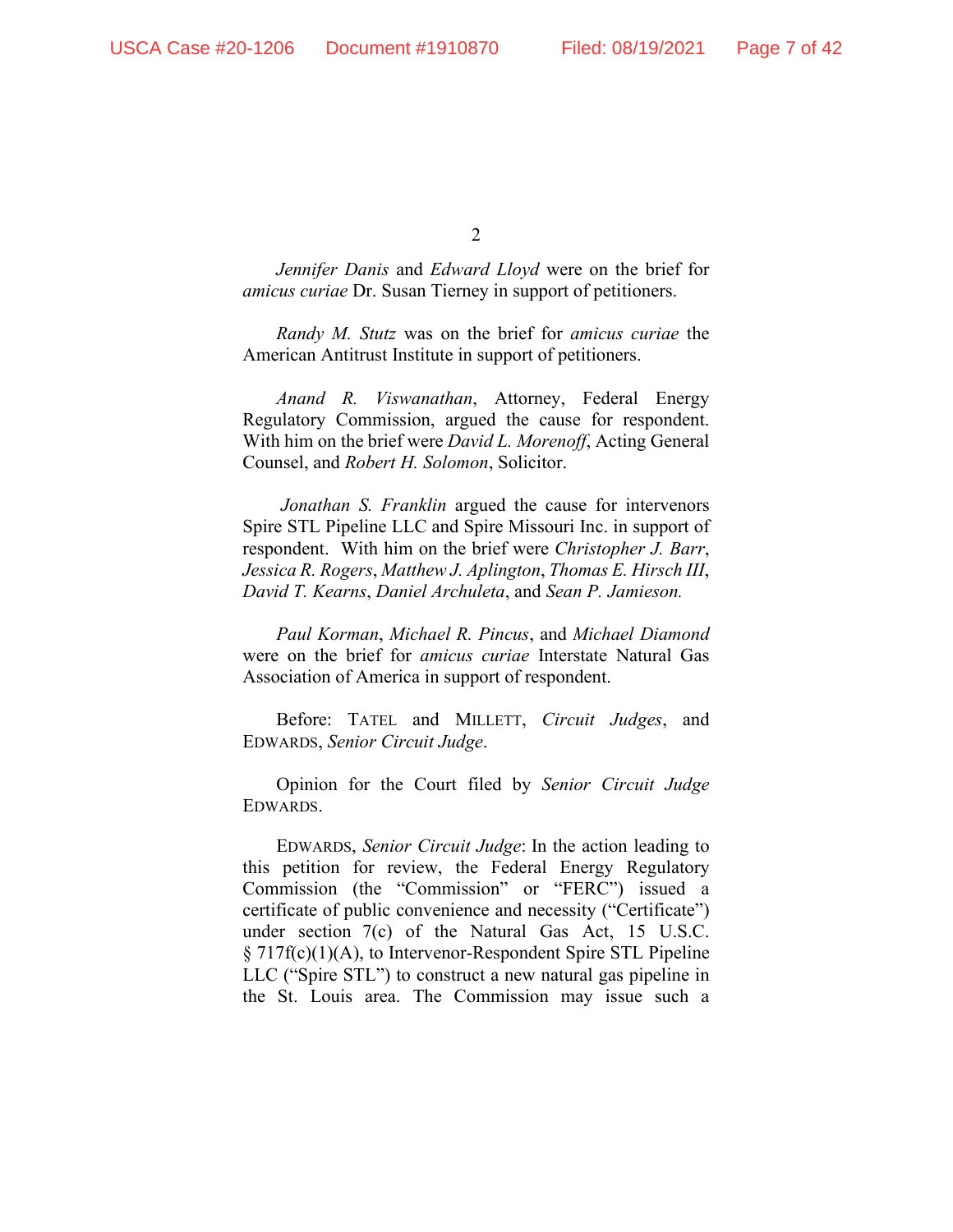Certificate only if it finds that construction of the new pipeline "is or will be required by the present or future public convenience and necessity." *Id.* § 717f(e).

Pursuant to the Commission's "Certificate Policy Statement," *Certification of New Interstate Natural Gas Pipeline Facilities*, 88 FERC ¶ 61,227 (Sept. 15, 1999), *clarified*, 90 FERC ¶ 61,128 (Feb. 9, 2000), *further clarified*, 92 FERC ¶ 61,094 (July 28, 2000), FERC first considers whether there is a market need for the proposed project. If there is a need for the pipeline, FERC then determines whether there will be adverse impacts on "existing customers of the pipeline proposing the project, existing pipelines in the market and their captive customers, or landowners and communities affected by the route of the new pipeline." *Id*. at 61,745. If adverse impacts on these stakeholders will result, the Commission "balanc[es] the evidence of public benefits to be achieved against the residual adverse effects." *Id.* In analyzing the need for a particular project, the Certificate Policy Statement makes it clear that the Commission will "consider *all* relevant factors*.*" *See id.* at 61,747 (emphasis added).

The issue in this case arose in 2016, when Spire STL announced its intent to build a pipeline in the St. Louis metropolitan area. In August of that year, Spire STL held an "open season" during which it invited natural gas "shippers" to enter into preconstruction contracts, also known as "precedent agreements," for the natural gas the pipeline would transport. But no shippers committed to the project during the open season. Instead, after the open season finished without any takers, Spire STL privately entered into a precedent agreement with one of its affiliates, Laclede Gas Company – now known as Intervenor-Respondent Spire Missouri Inc. ("Spire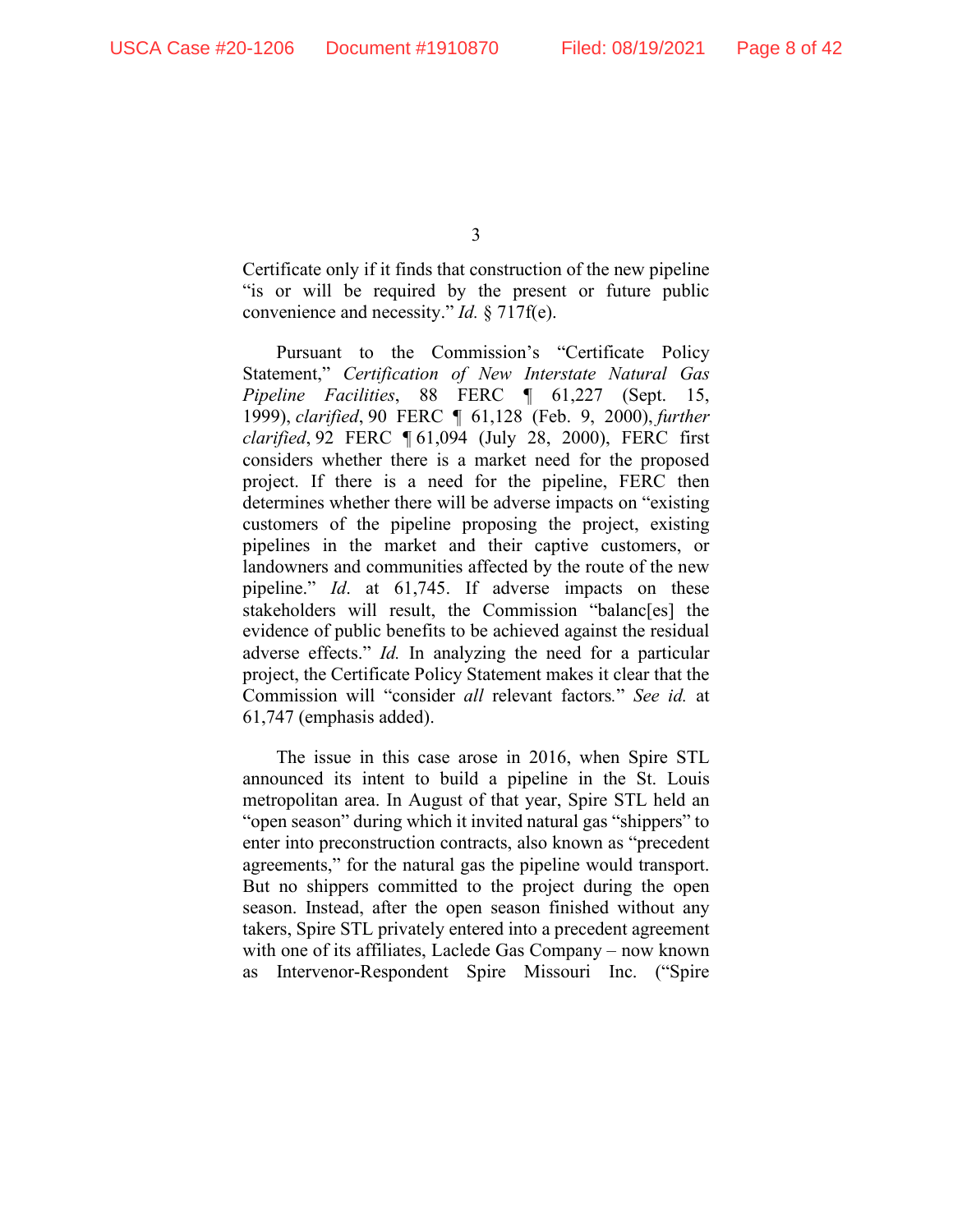Missouri") – for just 87.5 percent of the pipeline's projected capacity.

In January 2017, Spire STL applied to the Commission for a Certificate. It conceded that the proposed pipeline was not being built to serve new load, as natural gas demand in the St. Louis area is projected to stay relatively flat for the foreseeable future. Rather, Spire STL claimed that the pipeline would result in other benefits, such as enhancing reliability and supply security, providing access to new sources of natural gas supply, and eliminating reliance on propane "peak-shaving" during periods of high demand. As evidence of need, Spire STL principally relied on its precedent agreement with Spire Missouri. In September 2017, the Commission – pursuant to its obligations under the National Environmental Policy Act ("NEPA") – released an Environmental Assessment ("EA") for construction and operation of the proposed pipeline, finding that they would have no significant environmental impact.

Petitioner Environmental Defense Fund ("EDF"), along with several other parties, challenged Spire STL's Certificate application. EDF contended, *inter alia*, that the precedent agreement between Spire STL and Spire Missouri should have only limited probative value in FERC's assessment of Spire STL's application because the two companies were corporate affiliates. In addition, Petitioner Juli Steck, then known as Juli Viel, contested the efficacy of the EA.

On August 3, 2018, in an Order Issuing Certificates ("Certificate Order"), FERC granted the authorizations for the new pipeline. *See* Joint Appendix ("J.A.") 932. FERC's decision acknowledged that the pipeline was not meant to serve new load demand. Nevertheless, FERC rejected arguments that a market study should be undertaken to establish the need for the project. Rather, the Commission's decision principally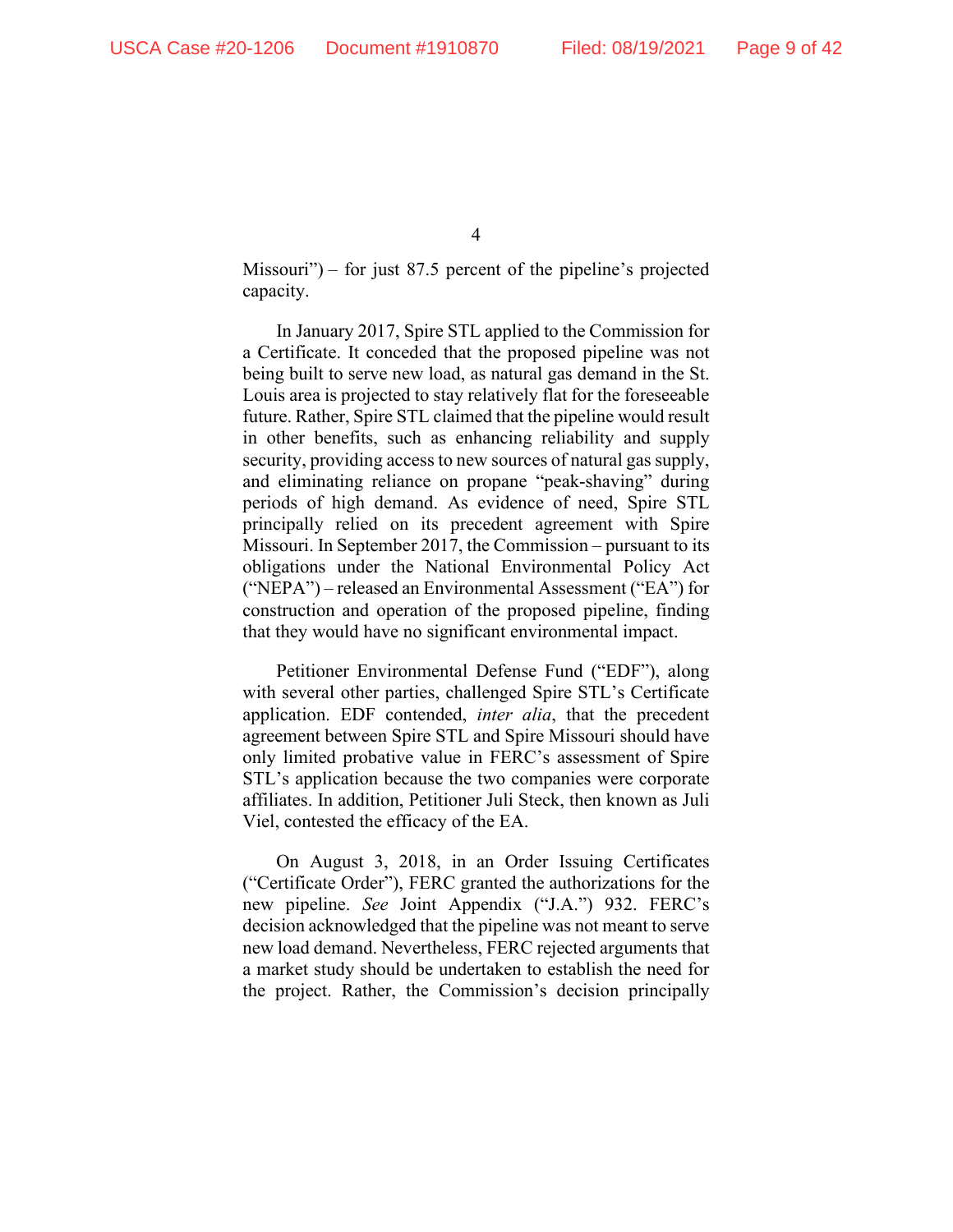focused on the precedent agreement between Spire STL and Spire Missouri in finding that there was market need for the project. And the Commission stated that it would not "second guess" Spire Missouri's purported "business decision" in entering into the precedent agreement with Spire STL, even though the shipper and the pipeline were affiliates. J.A. 968. In November 2019, by a 2-1 vote, FERC denied requests for rehearing filed by EDF and Steck. These two parties now seek review in this court.

EDF asserts that the Commission's decision to award a Certificate to Spire STL was arbitrary and capricious because the Commission uncritically and exclusively relied on the affiliated precedent agreement to find need and because the Commission failed to sufficiently justify its conclusion that the new pipeline's benefits would outweigh its adverse effects. Steck, in turn, renews many of her challenges to the Commission's environmental analysis, including its EA.

For the reasons explained below, we find that Petitioner Steck lacks standing to pursue her claims. However, we find no jurisdictional infirmities in EDF's petition for review. On the merits, we agree with EDF that the Commission's refusal to seriously engage with nonfrivolous arguments challenging the probative weight of the affiliated precedent agreement under the circumstances of this case did not evince reasoned and principled decisionmaking. In addition, we find that the Commission ignored record evidence of self-dealing and failed to seriously and thoroughly conduct the interest-balancing required by its own Certificate Policy Statement. Therefore, FERC's Certificate Order and Order on Rehearing do not survive scrutiny under the applicable arbitrary and capricious standard of review. *See Minisink Residents for Env't Pres. & Safety v. FERC* ("*Minisink*"), 762 F.3d 97, 105-06 (D.C. Cir. 2014). Because "vacatur is the normal remedy" in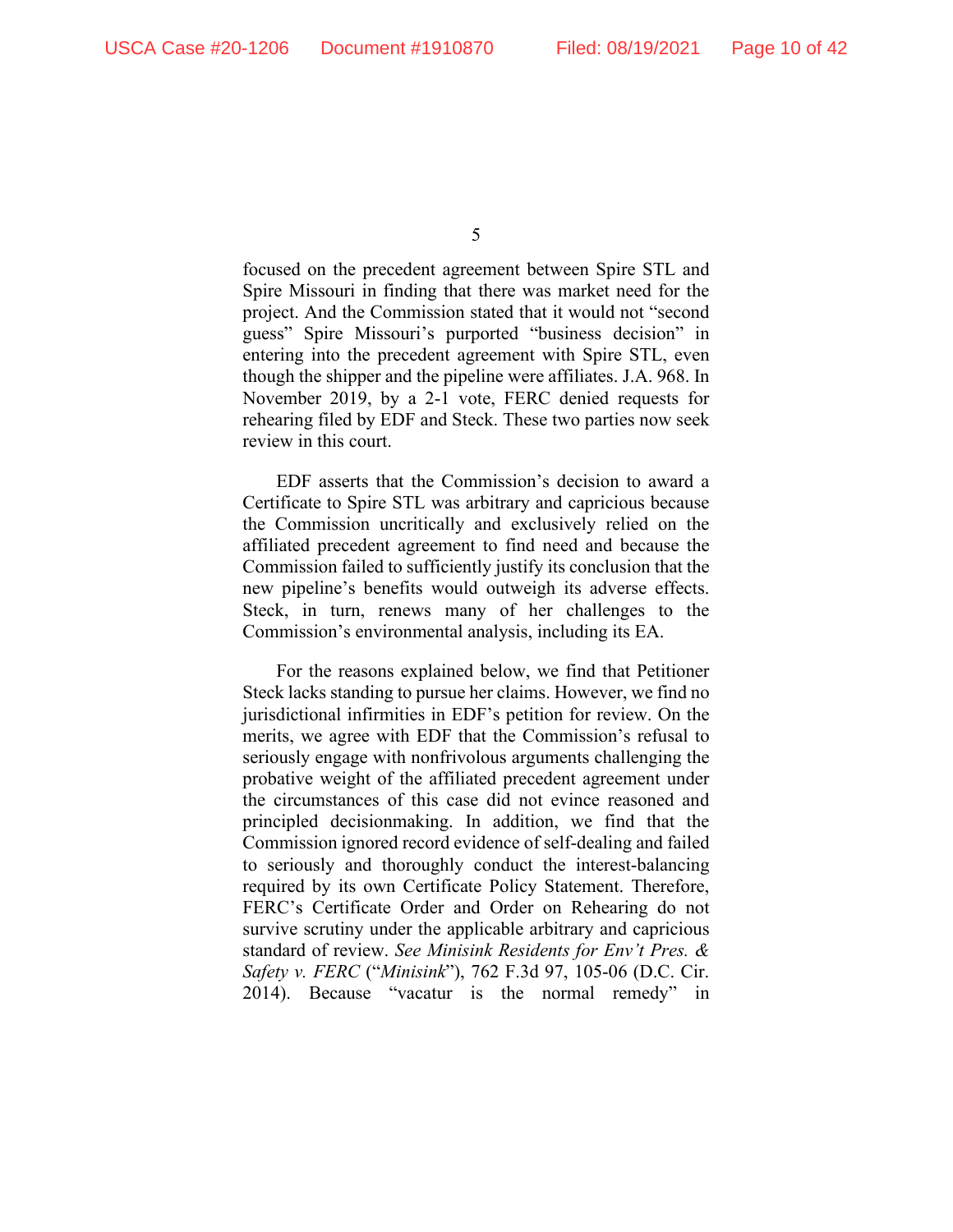circumstances such as we find in this case, we vacate FERC's Orders and remand the case to the Commission for appropriate action. *See Allina Health Servs. v. Sebelius*, 746 F.3d 1102, 1110 (D.C. Cir. 2014).

#### **I. BACKGROUND**

#### **A. Statutory and Regulatory Background**

The Natural Gas Act provides the Commission with authority "to regulate the transportation and sale of natural gas in interstate commerce." *City of Oberlin v. FERC*, 937 F.3d 599, 602 (D.C. Cir. 2019). To safeguard the public, "Section 7 of the Act requires an entity seeking to construct or extend an interstate pipeline for the transportation of natural gas to obtain [a Certificate] from the Commission." *Id.* (citing 15 U.S.C.  $\S 717f(c)(1)(A)$ . The Commission may issue Certificates only if, among other things, it finds that the proposed construction or extension "is or will be required by the present or future public convenience and necessity; otherwise such application shall be denied." 15 U.S.C. § 717f(e). In deciding whether to issue Certificates under this standard, the Commission must "evaluate *all* factors bearing on the public interest." *Atl. Refin. Co. v. Pub. Serv. Comm'n of N.Y.*, 360 U.S. 378, 391 (1959) (emphasis added). And there is good reason for the thoroughness and caution mandated by this approach: A Certificate-holder may exercise eminent domain against any holdouts in acquiring property rights necessary to complete the pipeline. 15 U.S.C. § 717f(h).

In its Certificate Policy Statement, the Commission has set forth the "analytical steps" that guide its dispositions of Certificate applications. *See* 88 FERC at 61,745. The first question the Commission considers is "whether the project can proceed without subsidies from [the applicant's] existing customers." *Id.* "To ensure that a project will not be subsidized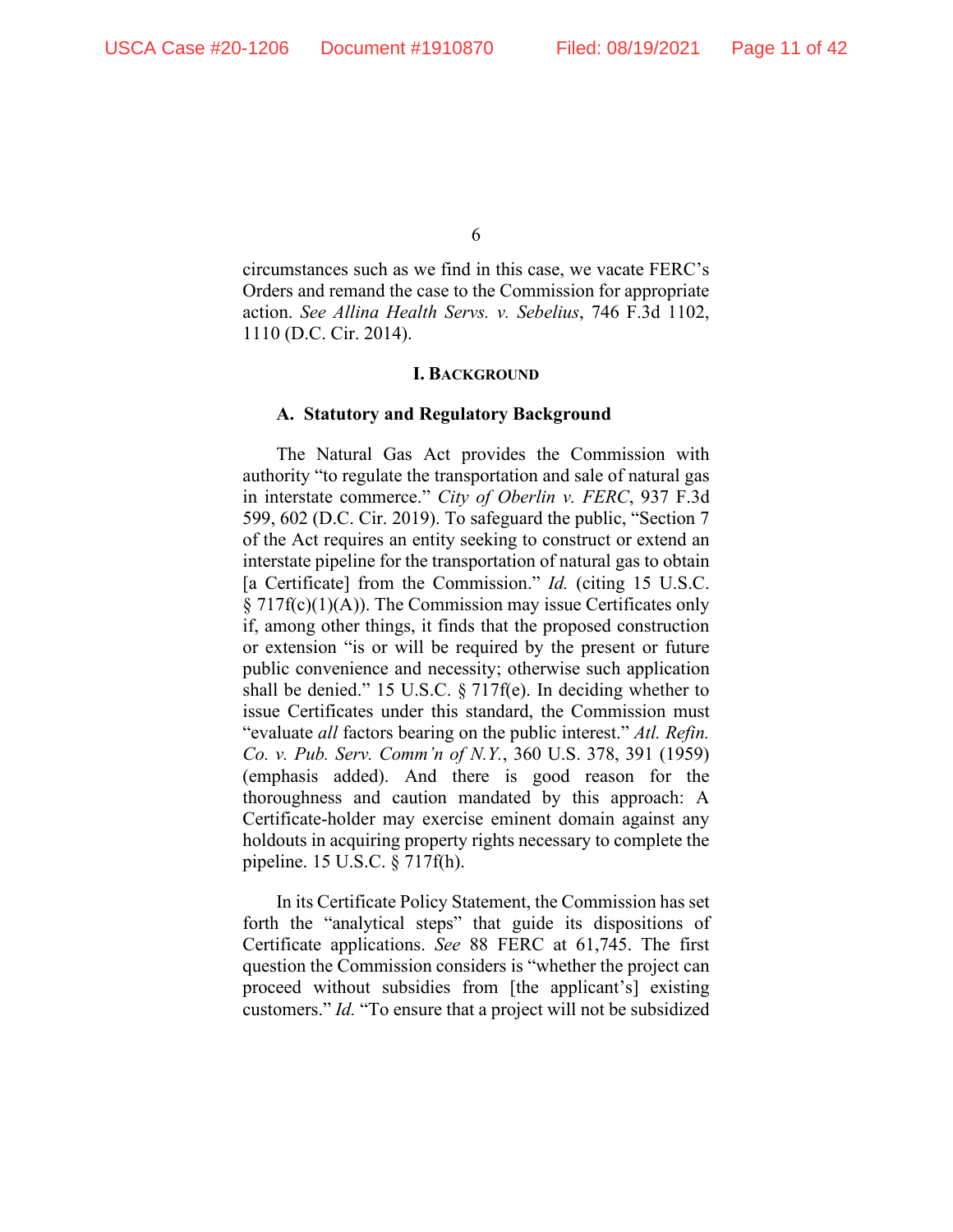by existing customers, the applicant must show that there is market need for the project." *Myersville Citizens for a Rural Cmty., Inc. v. FERC* ("*Myersville*"), 783 F.3d 1301, 1309 (D.C. Cir. 2015).

If there is market need, the Commission then determines whether there are likely to be adverse impacts on "existing customers of the pipeline proposing the project, existing pipelines in the market and their captive customers, or landowners and communities affected by the route of the new pipeline." 88 FERC at 61,745. If adverse impacts on these stakeholders will result, "the Commission balances the adverse effects with the public benefits of the project, as measured by an 'economic test.'" *Myersville*, 783 F.3d at 1309 (quoting 88 FERC at 61,745)*.* "Adverse effects may include increased rates for preexisting customers, degradation in service, unfair competition, or negative impact on the environment or landowners' property." *Id.* (citing 88 FERC at 61,747-48). Public benefits generally include "meeting unserved demand, eliminating bottlenecks, access to new supplies, lower costs to consumers, providing new interconnects that improve the interstate grid, providing competitive alternatives, increasing electric reliability, or advancing clean air objectives." *Id.* (quoting 88 FERC at 61,748).

As to market need and interest-balancing, the Certificate Policy Statement further provides:

Rather than relying only on one test for need, the Commission will consider *all relevant factors* reflecting on the need for the project. These might include, but would not be limited to, precedent agreements, demand projections, potential cost savings to consumers, or a comparison of projected demand with the amount of capacity currently serving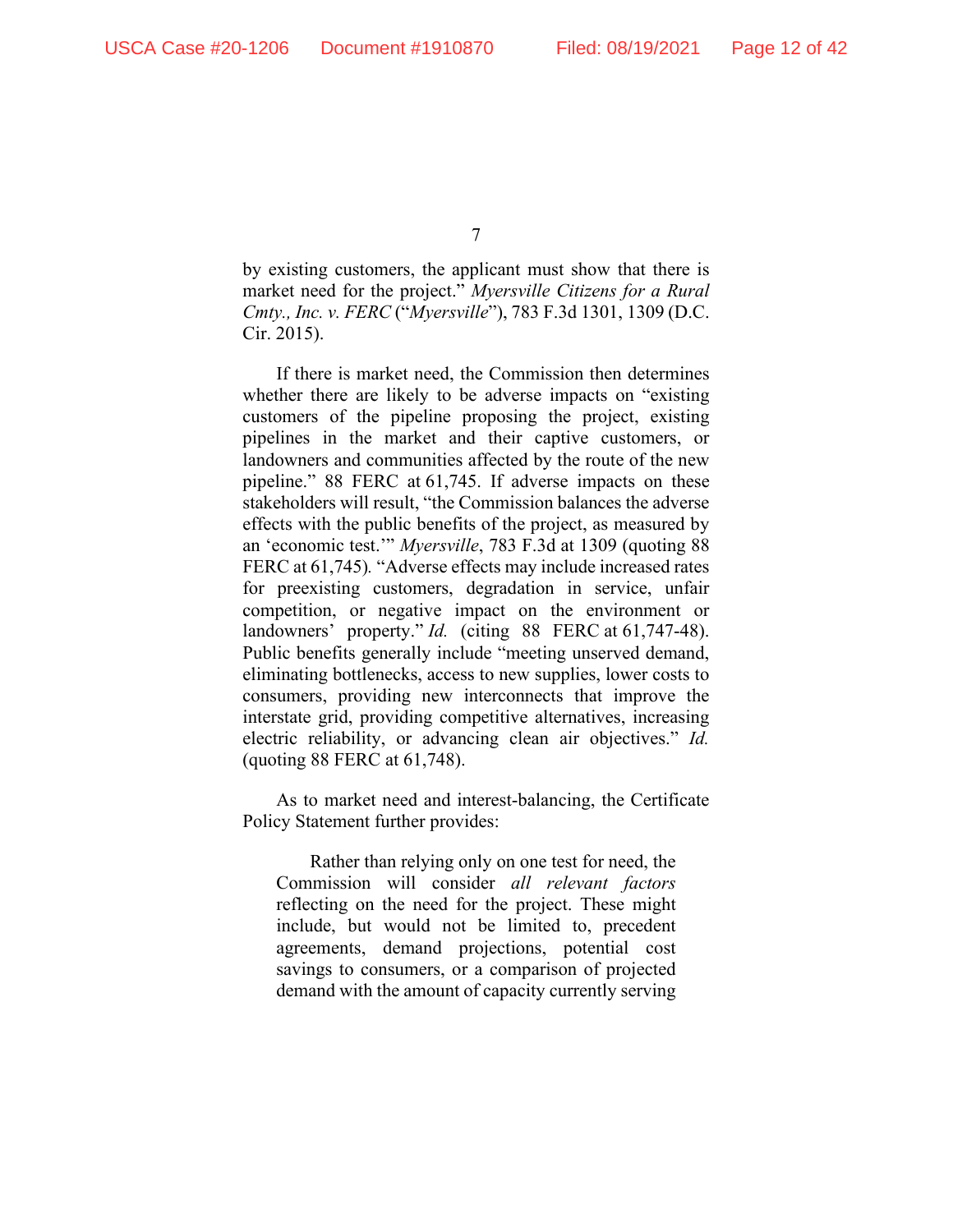the market. The objective would be for the applicant to make a sufficient showing of the public benefits of its proposed project to outweigh any residual adverse effects . . . .

The amount of evidence necessary to establish the need for a proposed project will depend on the potential adverse effects of the proposed project on the relevant interests. Thus, *projects to serve new demand might be approved on a lesser showing of need and public benefits than those to serve markets already served by another pipeline. However, the evidence necessary to establish the need for the project will usually include a market study. . . . Vague assertions of public benefits will not be sufficient.*

88 FERC at 61,747-48 (emphases added).

The Certificate Policy Statement also specifically addresses the significance of precedent agreements in demonstrating need:

Although the Commission traditionally has required an applicant to present [preconstruction] contracts to demonstrate need, that policy . . . no longer reflects the reality of the natural gas industry's structure, nor does it appear to minimize the adverse impacts on any of the relevant interests. Therefore, although contracts or precedent agreements always will be important evidence of demand for a project, *the Commission will no longer require an applicant to present contracts for any specific percentage of the new capacity*. Of course, if an applicant has entered into contracts or precedent agreements for the  $capacity, \ldots$  they would constitute significant evidence of demand for the project.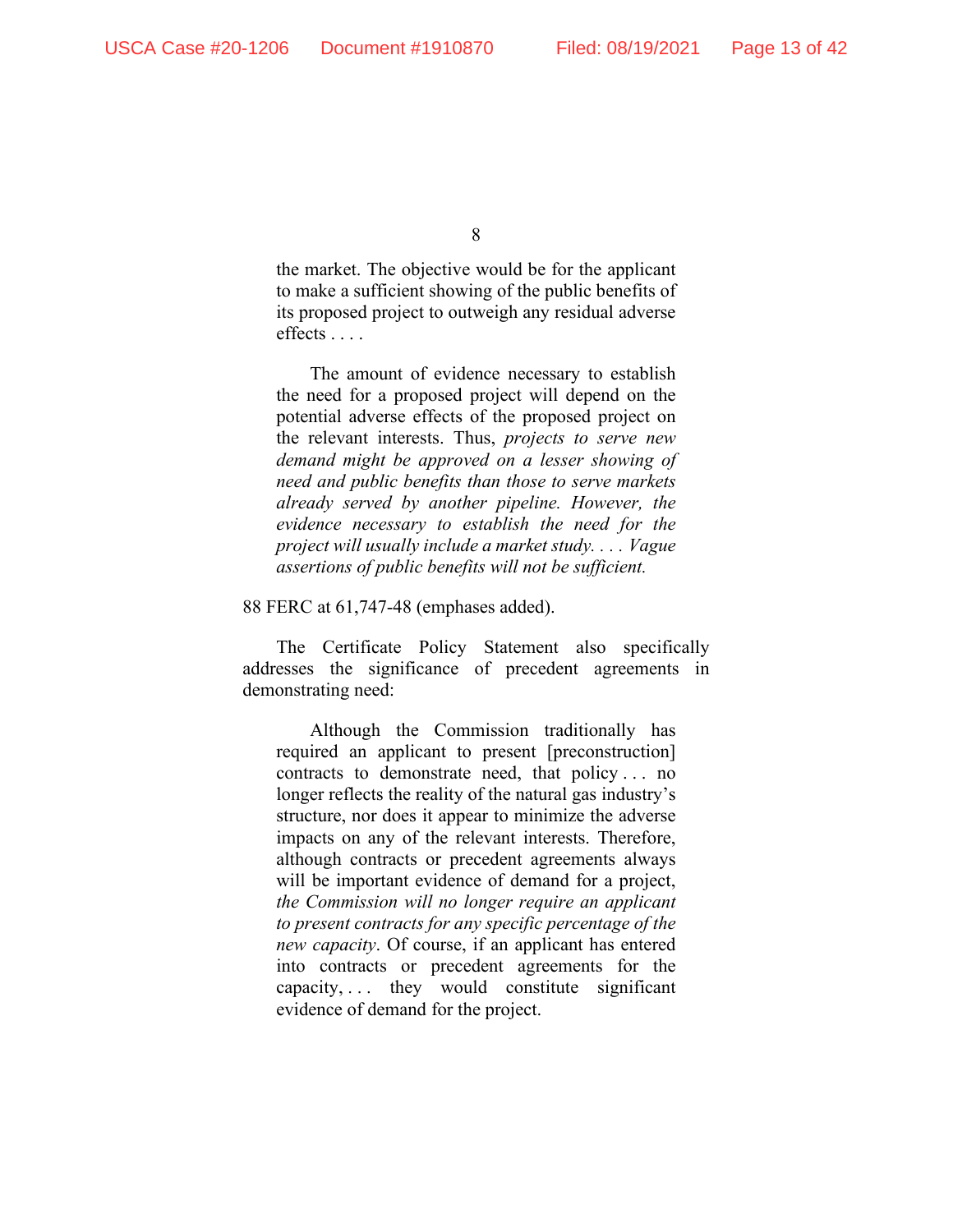*Eliminating a specific contract requirement reduces the significance of whether the contracts are with affiliated or unaffiliated shippers*, which was the subject of a number of comments. *A project that has precedent agreements with multiple new customers may present a greater indication of need than a project with only a precedent agreement with an affiliate*. The new focus, however, will be on the impact of the project on the relevant interests balanced against the benefits to be gained from the project. As long as the project is built without subsidies from the existing ratepayers, the fact that it would be used by affiliated shippers is unlikely to create a rate impact on existing ratepayers.

*Id.* at 61,748-49 (emphases added).

#### **B. The Instant Case**

For the last two decades, natural gas consumption in the St. Louis area has been roughly flat. And when the Commission issued the Certificate Order in this case, all parties agreed that future demand projections were not expected to increase. *See* Certificate Order, J.A. 979 (noting that "[a]ll parties" agreed that natural gas demand forecasts "for the region are flat for the foreseeable future"); *see also, e.g.*, J.A. 583 (July 2017 report prepared by Concentric Energy Advisors on behalf of Spire Missouri and submitted to the Commission stating that Spire Missouri "does not expect any significant growth or decline in . . . forecasted demand over time"); Spire STL Pipeline LLC Docket Nos. CP17-40-000 and 001 Response to Data Request at 9, Accession No. 20180313-5193 (Mar. 13, 2018) (Spire STL submission to the Commission stating that its "gas supply annual demand requirement" was projected to "remain

<sup>9</sup>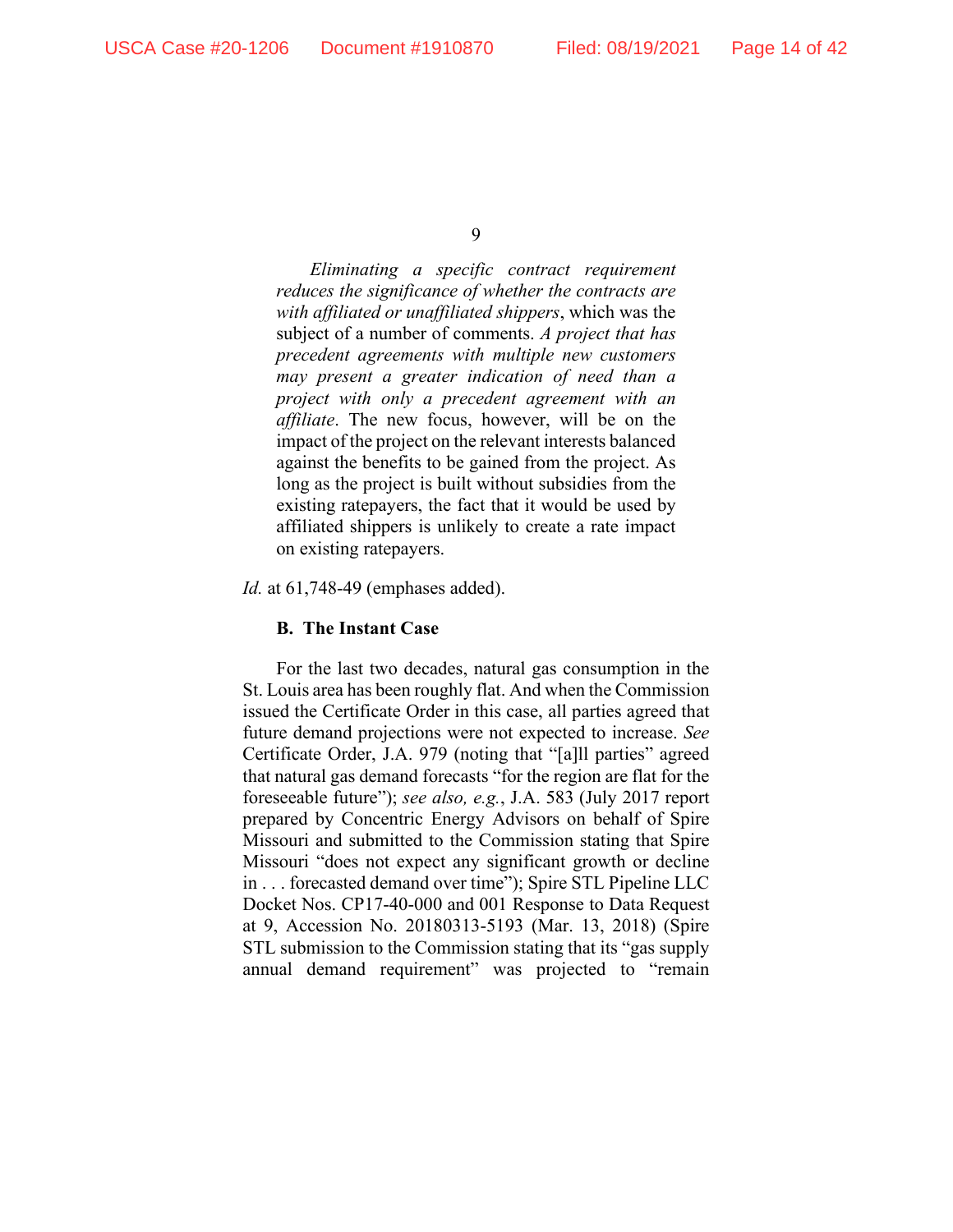relatively constant" at "average historical usage" levels for the next 20 years).

As of 2016, five natural gas pipelines served the St. Louis region. At that time, a majority of Spire Missouri's natural gas supply was provided via pipelines owned and operated by Enable Mississippi River Transmission, LLC ("Enable MRT"). It is undisputed that, prior to Spire STL's application in this case, Spire Missouri had declined to subscribe to proposals for new natural gas pipelines in the region, stating that the proposed new pipelines did not make operational and economic sense for its customers.

In 2016, Spire STL announced its intent to construct a new natural gas pipeline to serve homes and businesses in the St. Louis area. Following an amendment to its Certificate application, the final length of the proposed pipeline was approximately 65 miles. The initial estimated cost of the project was approximately \$220 million, with a proposed overall rate of return of 10.5 percent – a return on equity of 14 percent and a cost of debt of seven percent.

Between August 1, 2016 and August 19, 2016, Spire STL held an "open season," during which it sought to enter into precedent agreements with natural gas shippers. After an unsuccessful open season, Spire STL then entered into a single precedent agreement with its affiliate, Spire Missouri, for 87.5 percent of the pipeline's 400,000 dekatherm-per-day transport capacity. Spire STL indicated that other shippers expressed interest, but it did not enter precedent agreements with any of them.

On January 26, 2017, Spire STL applied to the Commission for a Certificate to begin construction of the proposed pipeline. The stated purpose of the pipeline was to "enhance reliability and supply security; reduce reliance upon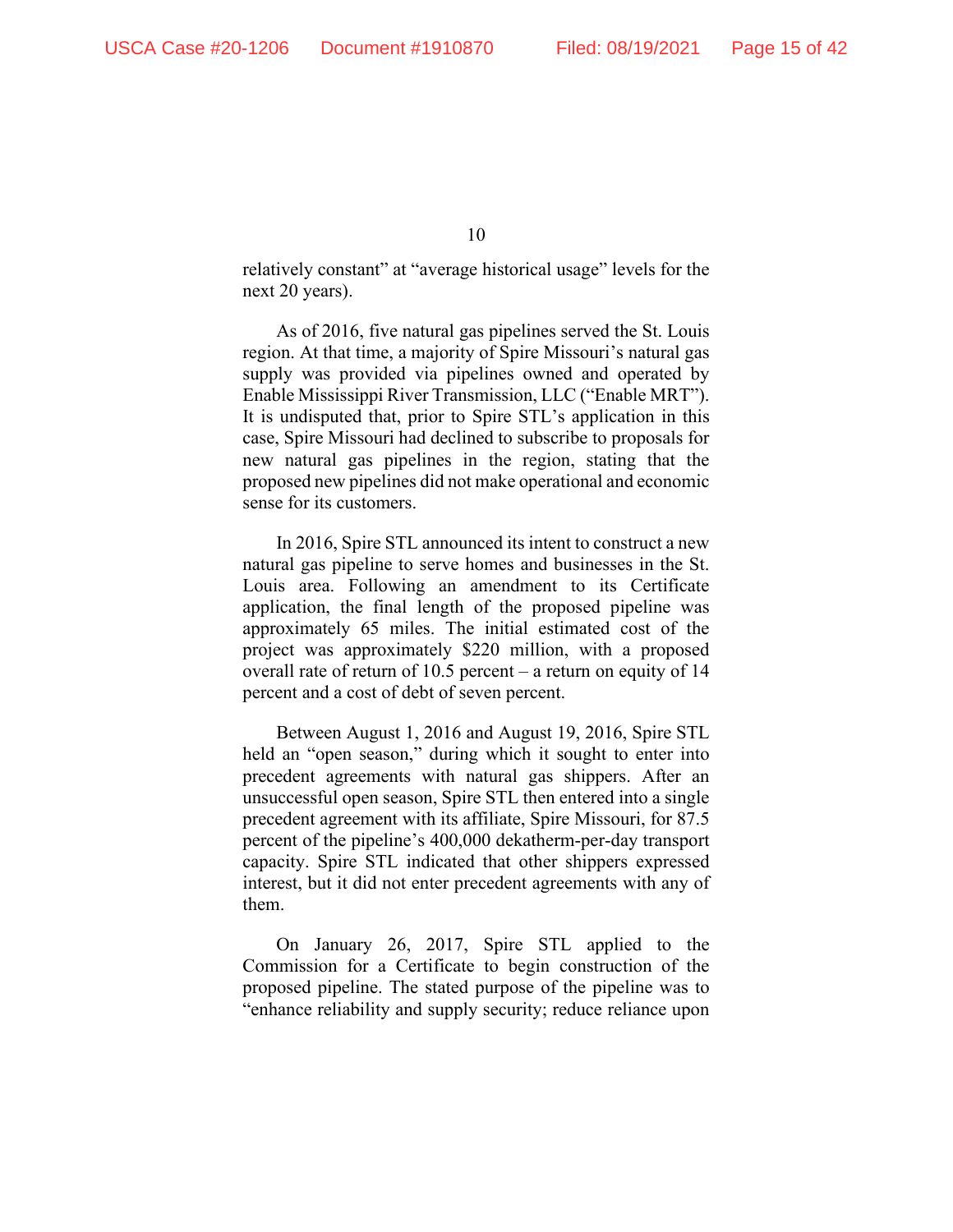older natural gas pipelines; reduce reliance upon mature natural gas basins . . . ; and eliminate reliance on propane peakshaving infrastructure." J.A. 89. In particular, the new pipeline would provide gas from newly accessed sources in the Rocky Mountains and Appalachian Basin; avoid transecting the New Madrid Seismic Zone, unlike other pipelines in the area; and reduce use of propane for "peaking" during periods of high demand, which purportedly has negative environmental, operational, and cost-related impacts.

Spire STL made it clear that its new pipeline "was not [being] developed to serve new demand." J.A. 265. It further stated that "conjecture" as to whether Spire Missouri might "reduce its contract entitlements on other pipelines" as a result of contracting for capacity on the proposed pipeline "would be inappropriate." J.A. 104. The application also asserted that the proposed project was "the result of a fair process undertaken by [Spire Missouri] to examine competitive alternatives and select the one that would best meet its needs." J.A. 105. In materials it later submitted to the Commission, Spire Missouri acknowledged that it used propane peaking on only three days between 2013 and 2018 – a consecutive three-day period in January 2014.

Several parties either protested or conditionally protested Spire STL's application, including the Missouri Public Service Commission (the "Missouri Commission") – a state body that regulates natural gas shippers – and Enable MRT. In its conditional protest, the Missouri Commission expressed skepticism as to the "need for the project," J.A. 143, while also urging FERC to undertake a particularly thorough review of the impact the project might have on customers of existing pipelines given that "the St. Louis market is static and there is no demonstrated need . . . for . . . new capacity," *see* J.A. 152. In its protest, Enable MRT claimed that the project "ha[d] been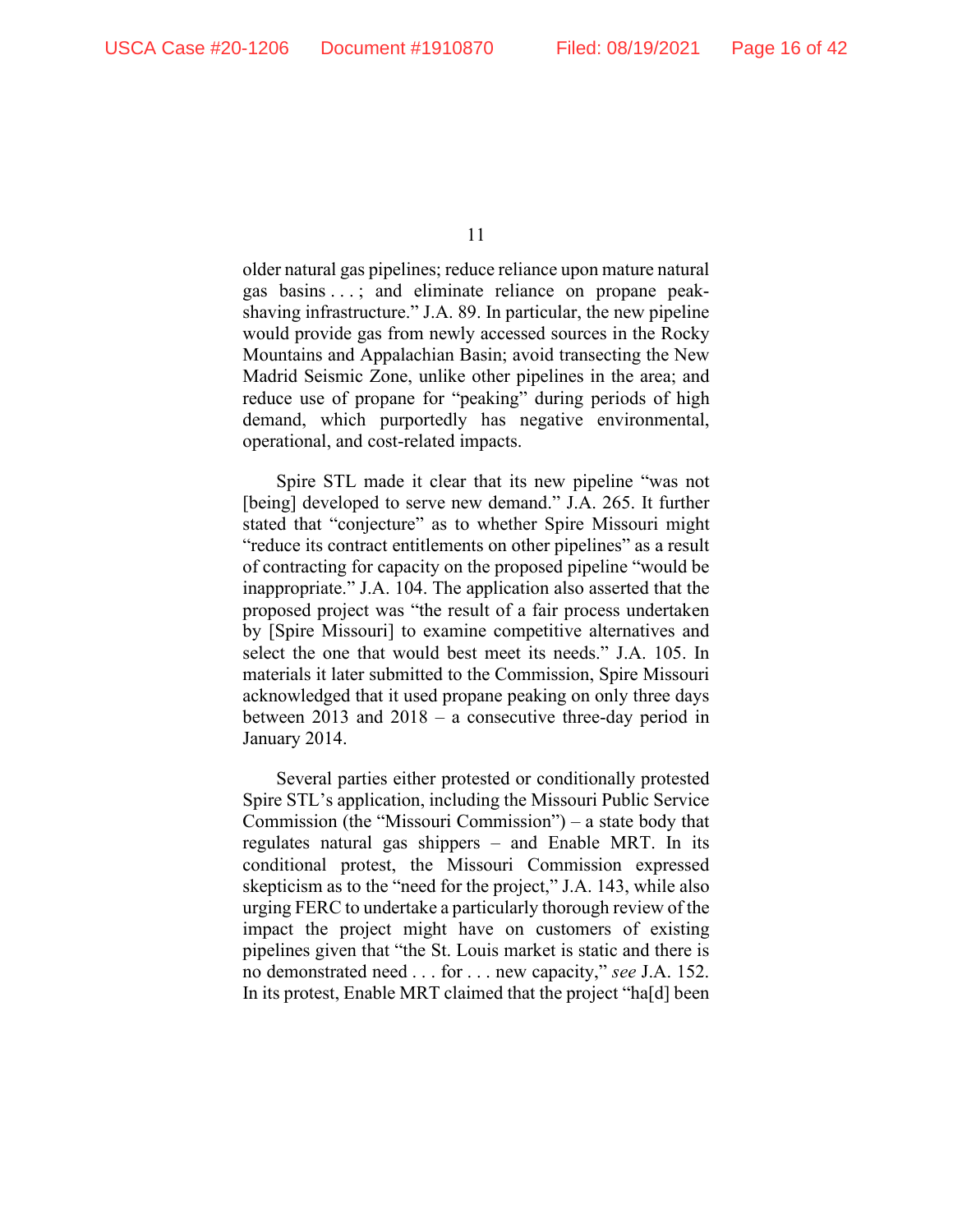shielded from a truly competitive market," J.A. 155, and that "where a proposed project does not have precedent agreements for all of the capacity of the project and the project's only precedent agreement is with a single affiliated shipper with predominantly captive retail customers, the mere existence of such a precedent agreement is insufficient to show adequate market demand," J.A. 161. *See also* J.A. 181 ("As a[] [shipper] with captive retail customers, [Spire Missouri] can pass through to those customers the costs associated with its contract with Spire [STL]. Rather than pay lower rates to receive gas from an unaffiliated pipeline, Spire [STL] and [Spire Missouri] can maximize the revenue and return earned by their corporate parent by having [Spire Missouri] pay to receive service from Spire's Project."). Enable MRT also highlighted certain public-facing comments by Spire Missouri and Spire STL's corporate parent indicating that construction of the pipeline would increase shareholder earnings. And in later submissions to the Commission, Enable MRT asserted "that the affiliate relationship between [Spire Missouri] and Spire STL [had] thwarted fair competition," J.A. 812, and that economic risks of the pipeline would be shifted onto Spire Missouri's "captive ratepayers [for natural gas] and the ratepayers of pipelines that would experience decontracting due to" the new pipeline, J.A. 813.

In May 2017, EDF sought to intervene and filed a protest. It raised several arguments regarding the probative weight of the precedent agreement between Spire STL and Spire Missouri in demonstrating market need for the proposed pipeline, given their affiliated relationship. In particular, EDF expressed concerns regarding the growing trend for

utility holding companies [to] enter[] into affiliate transactions whereby the retail utility affiliate commits to new long term capacity with its pipeline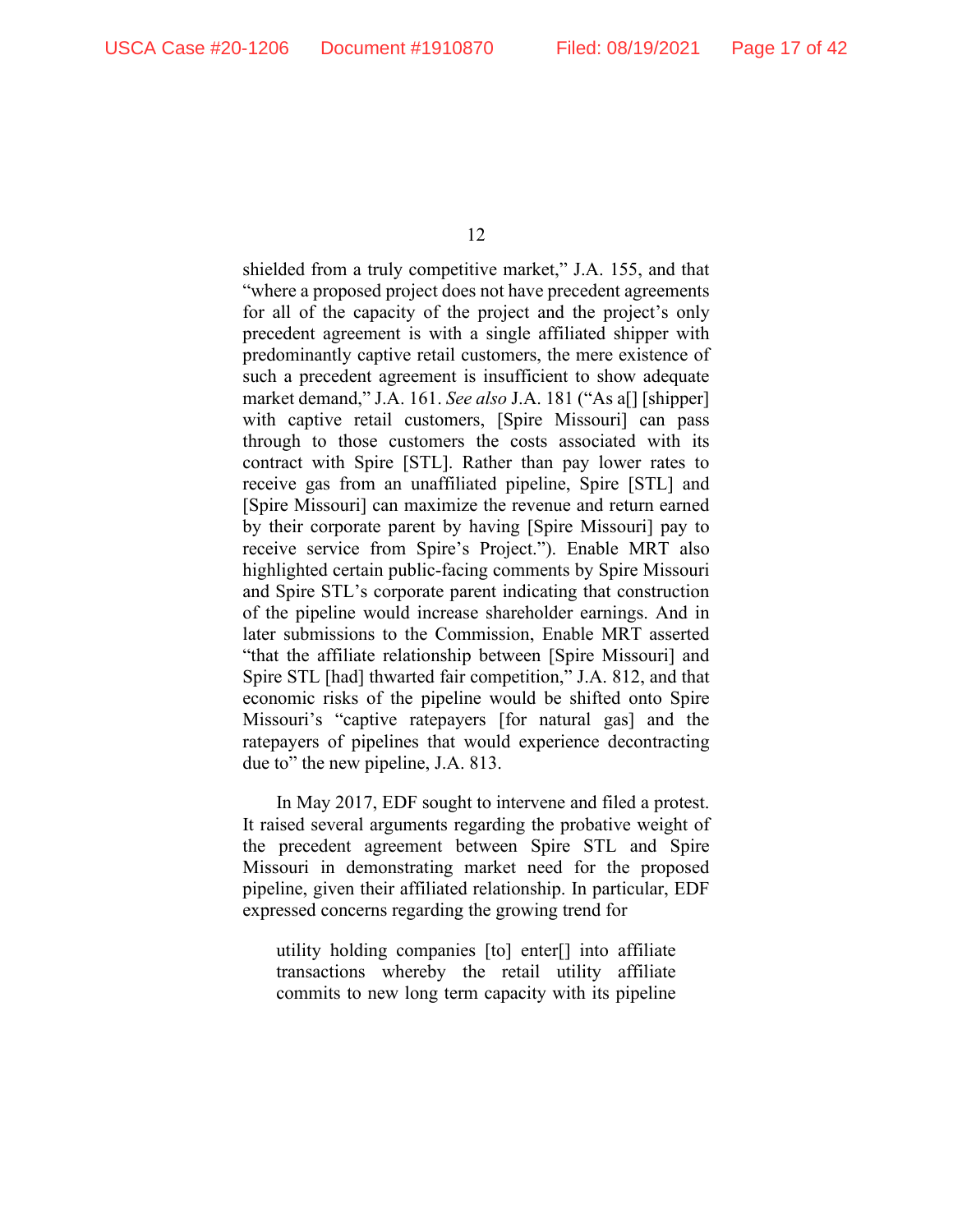developer affiliate. The essence of this financing structure is to take a cost pass-through for a retail gas or electric distribution utility – a contract for natural gas transportation services – and pay those transportation fees to an affiliated pipeline developer entitled to accrue return on its investment from that same revenue. Thus ratepayer costs which may not be justified by ratepayer demand are being converted into shareholder return.

J.A. 550 (footnote omitted). EDF also requested that the Commission "apply heightened scrutiny" to the Certificate application given the affiliated relationship between Spire STL and Spire Missouri. *See* J.A. 556-58; *see also* J.A. 856 (asserting that "there is a gap . . . between state and federal regulatory oversight of affiliate precedent agreements, such as the one Spire STL has submitted in this proceeding to demonstrate market need"). And it asserted that "[w]here, as here, there is evidence of self-dealing calling into question the need for a project, th[e] Commission should take steps to ensure that customers are protected." J.A. 558; *see also* J.A. 559 (explaining why "record evidence" should have resulted in "enhanced regulatory scrutiny" in this case); J.A. 855 (reiterating "that the pursuit of earnings growth must be balanced against the inherent risk to customers embedded in [this] affiliate transaction").

In September 2017, Commission staff published an Environmental Assessment for the proposed pipeline, including their finding of no significant impact from constructing and operating the pipeline. In reaching that conclusion, the EA noted that the pipeline "was not developed to serve new demand." J.A. 765, 768.

<sup>13</sup>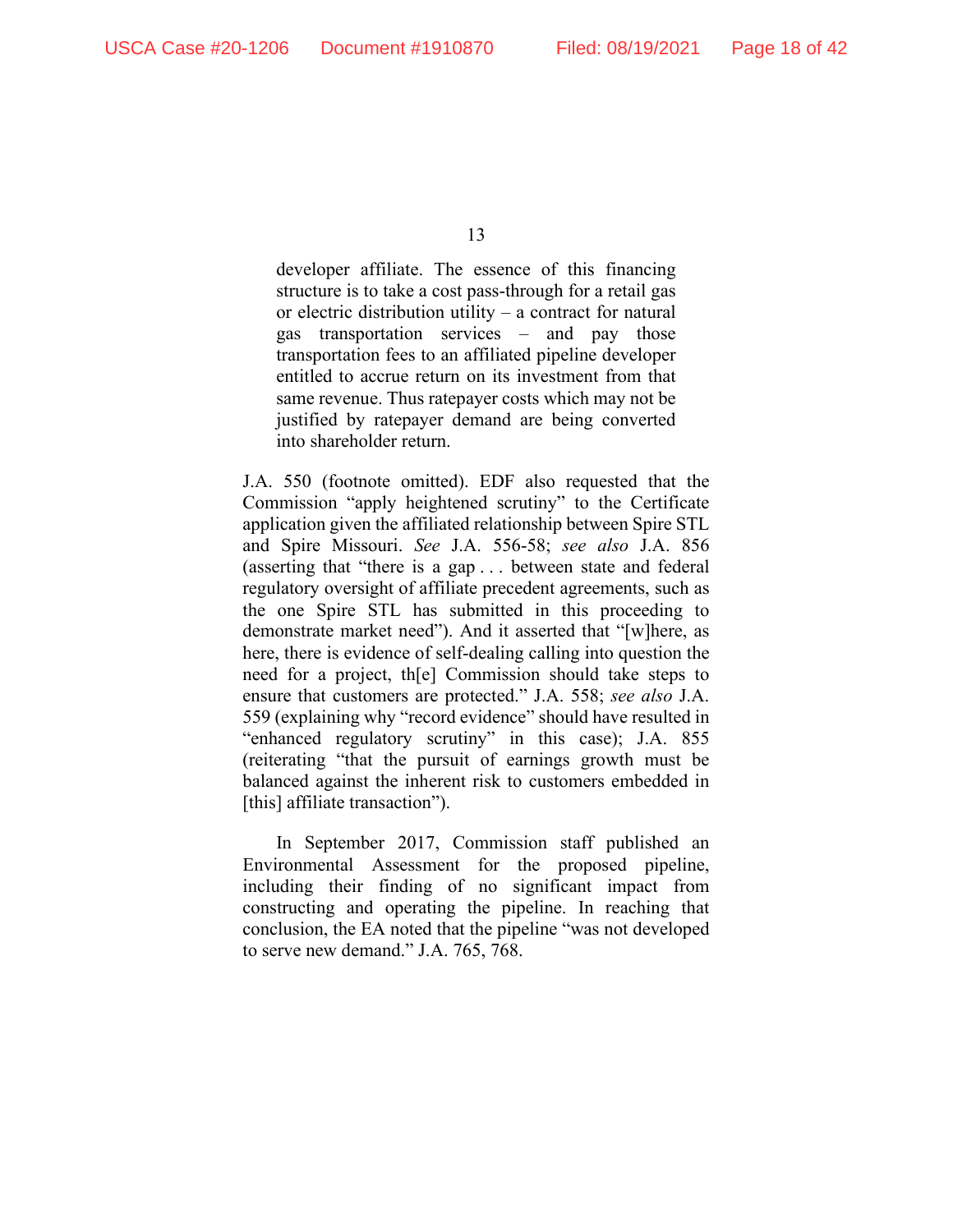On October 30, 2017, Petitioner Steck moved to intervene. In comments to the Commission, she alleged that there were several deficiencies in the EA, "particularly in its treatment of the purpose and need for the project and of climate change." J.A. 791. She therefore requested preparation of either a full Environmental Impact Statement or a revised EA.

On August 3, 2018, by a 3-2 vote, the Commission issued the Certificate Order, granting a Certificate to Spire STL. Therein, the Commission referenced the concerns of the protestors and intervenors regarding the affiliated precedent agreement, *see, e.g.*, J.A. 938-40, 944-47, 950-51, and noted that "[a]ll parties, including Spire, agree that the new capacity is not meant to serve new demand, as load forecasts for the region are flat for the foreseeable future," J.A. 979. The Commission also found that data provided by Spire STL and Enable MRT "show[ed] that the difference in the cost of gas delivered to Spire Missouri via the proposed [pipeline] as compared with gas accessed via" current pipelines "was not materially significant." J.A. 980.

The Commission purported to apply the Certificate Policy Statement in reaching its decision. *See* J.A. 940-41; *see also* J.A. 941 n.31 ("[T]he current Certificate Policy Statement remains in effect and will be applied to natural gas certificate proceedings pending before the Commission as appropriate." (citation omitted)). However, the Commission's decision appeared to rely entirely on the precedent agreement between Spire STL and Spire Missouri in finding that there was market need for the project. *See* J.A. 963 ("The fact that Spire Missouri is affiliated with the project's sponsor does not require the Commission to look behind the precedent agreements to evaluate project need. . . . [T]he Commission may reasonably accept the market need reflected by the applicant's existing contracts with shippers and not look behind those contracts to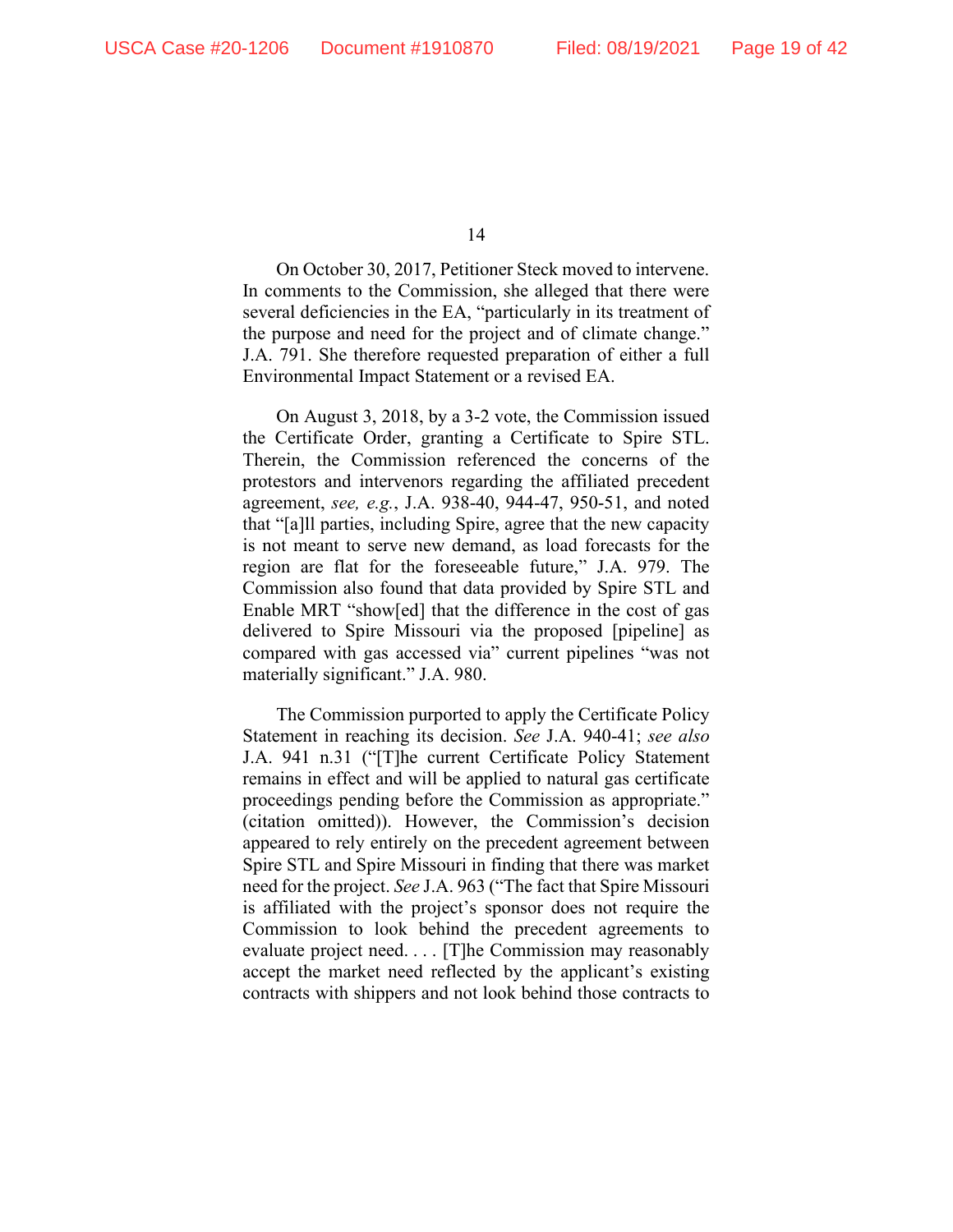establish need." (footnotes omitted)); J.A. 967 ("We disagree with [Enable] MRT's stance that the mere existence of a precedent agreement is insufficient to show adequate market demand when a project is subscribed by affiliates for less than the full project capacity." (footnote and internal quotation marks omitted)). FERC also explicitly rejected calls for a market study to assess the need for a new pipeline. *See* J.A. 966-67. And it dismissed arguments that Spire STL had engaged in anticompetitive behavior, while finding that whether Spire Missouri or its corporate parent had engaged in anticompetitive behavior was irrelevant to its determination. Rather, according to the Commission, any concerns regarding anticompetitive behavior could only be addressed by the Missouri Commission, as "Spire Missouri is not regulated by this Commission and thus we have no authority to dictate its practices for procuring services." J.A. 964.

The Commission explained that it was generally unwilling to consider arguments raising "issues fall[ing] within the scope of the business decision of a shipper," even if the shipper and the pipeline were affiliates. J.A. 968; *see also* J.A. 943 ("The Commission is not in the position to evaluate Spire Missouri's business decision to enter a contract with Spire [STL] for natural gas transportation, which . . . will be evaluated by the [Missouri Commission]."). In particular, FERC was unwilling to assess the challenges that protestors had raised questioning the purported justifications that Spire STL had offered in support of the proposed new pipeline. As the Commission phrased it:

The lengthy arguments the protestors make regarding whether Spire Missouri should have chosen to utilize existing infrastructure to meet the project purposes or committed to capacity on previously proposed projects, whether retiring Spire Missouri's propane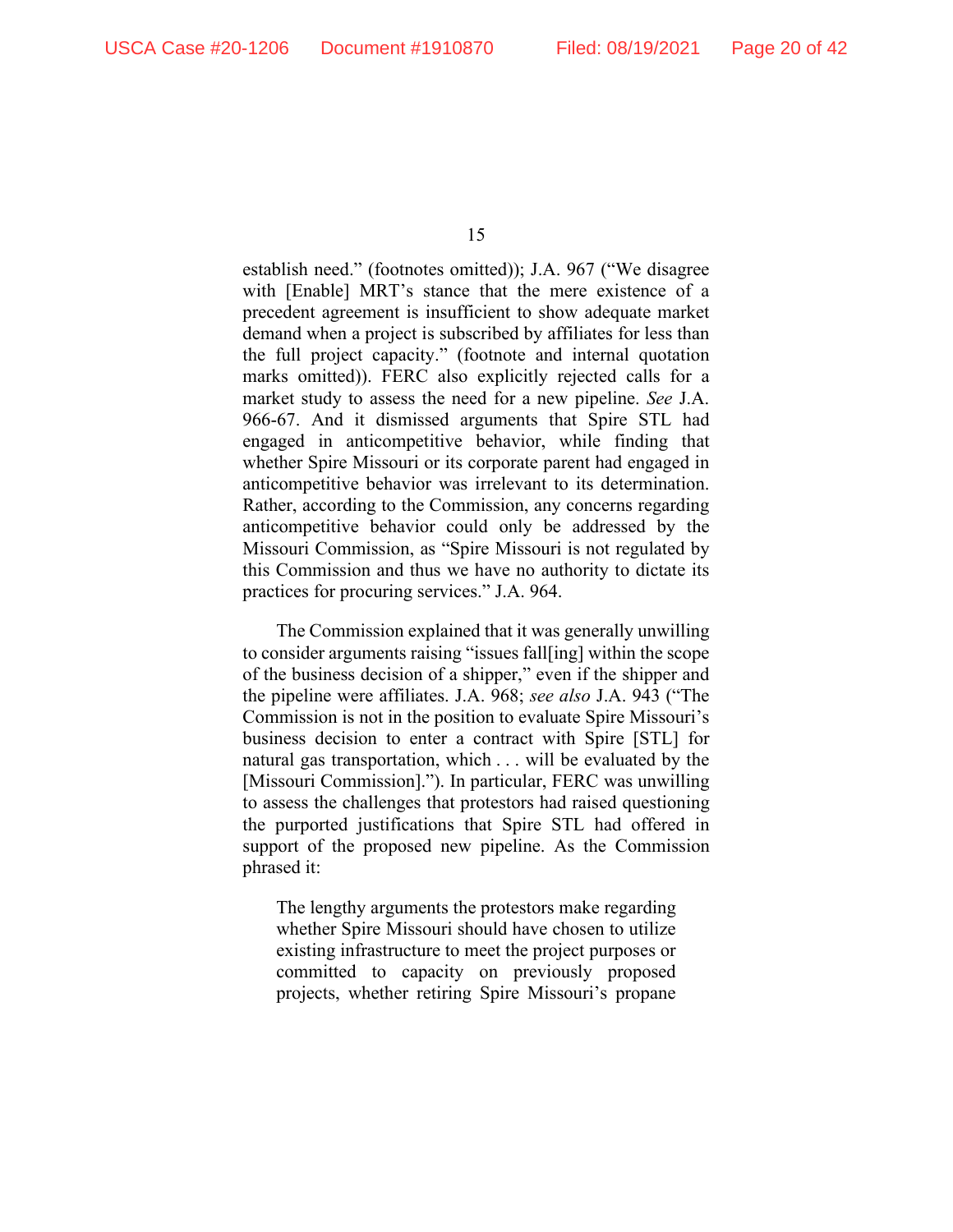peaking facilities and replacing them with capacity from the [proposed pipeline] is a cost effective approach, whether choosing a transportation path that avoids the New Madrid fault is unnecessarily cautious, and even, in the first instance, the extent to which the [proposed pipeline] will provide economic and rate benefits to Spire Missouri's customers, all go to the reasonableness and prudence of Spire Missouri's decision to switch transportation providers.

J.A. 968. As to why Spire Missouri had declined to subscribe to, or otherwise endorse, "prior failed [pipeline] projects" in the area, the Commission found that such questions were "not necessarily relevant to [its] decision" and explicitly declined to resolve any related factual questions. *See* J.A. 968-69.

Regarding its balancing of the benefits and adverse impacts of the project, the Commission, without deeper analysis, simply concluded

that the benefits that the [proposed pipeline] will provide to the market, including enhanced access to diverse supply sources and the fostering of competitive alternatives, outweigh the potential adverse effects on existing shippers, other pipelines and their captive customers, and landowners or surrounding communities. Consistent with the criteria discussed in the Certificate Policy Statement and [Natural Gas Act] section  $7(e)$ , ... we find that the public convenience and necessity requires approval of Spire [STL]'s proposal.

J.A. 986.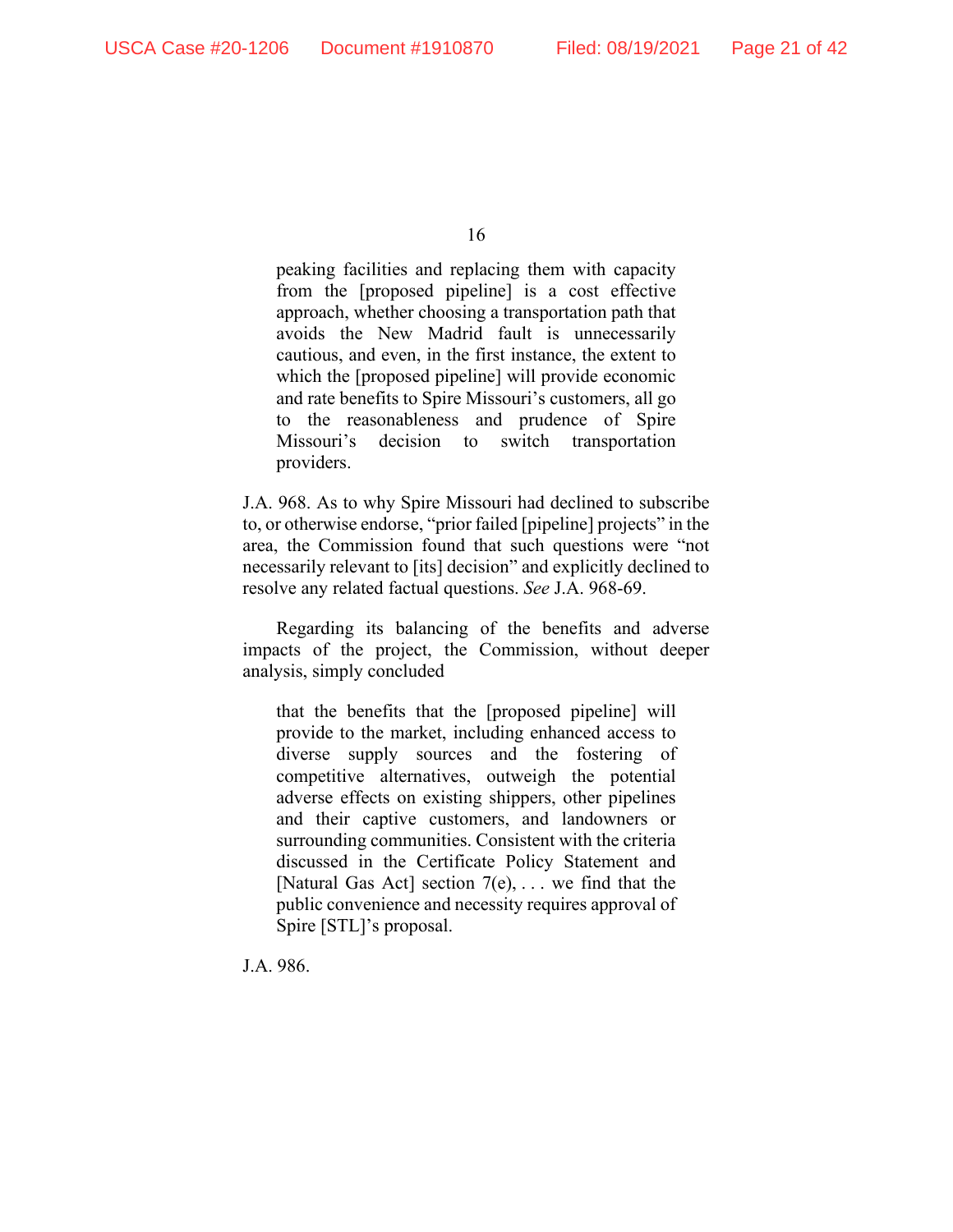Finally, the Commission rejected the vast majority of challenges to its Environmental Assessment, including those of Petitioner Steck.

Commissioners LaFleur and Glick dissented. Both believed that the Commission should have looked behind and beyond the precedent agreement in evaluating market need, given the facts of the case and the affiliated nature of the two Spire entities. Commissioner Glick noted that "[t]here are several potential business reasons why [Spire STL]'s corporate parent might prefer to own a pipeline rather than simply take service on it, such as the prospect of earning a 14 percent return on equity rather than paying rates to [Enable] MRT or another pipeline company." J.A. 1058. In addition, both dissenting Commissioners would have found that adverse impacts of the proposed pipeline outweighed benefits.

Several parties filed rehearing requests, including Steck on August 31, 2018 and EDF on September 4, 2018. In her request, Steck renewed several of her challenges to the EA and also objected to the Commission's environmental analysis in the Certificate Order. EDF argued that the precedent agreement was not dispositive evidence of market need. It also challenged Spire STL's contentions as to the benefits of the new pipeline, including possible cost savings to Spire Missouri and whether the new pipeline was needed to allow Spire Missouri to cease using propane peaking facilities. And more generally, EDF argued that the Commission had failed to adequately balance costs and benefits in the Certificate Order.

On October 1, 2018, the Secretary of the Commission issued a tolling order solely "to afford additional time for consideration of the matters raised." J.A. 1107. It appears that during the period between the issuance of the Certificate Order and September 2019, Spire STL completed virtually all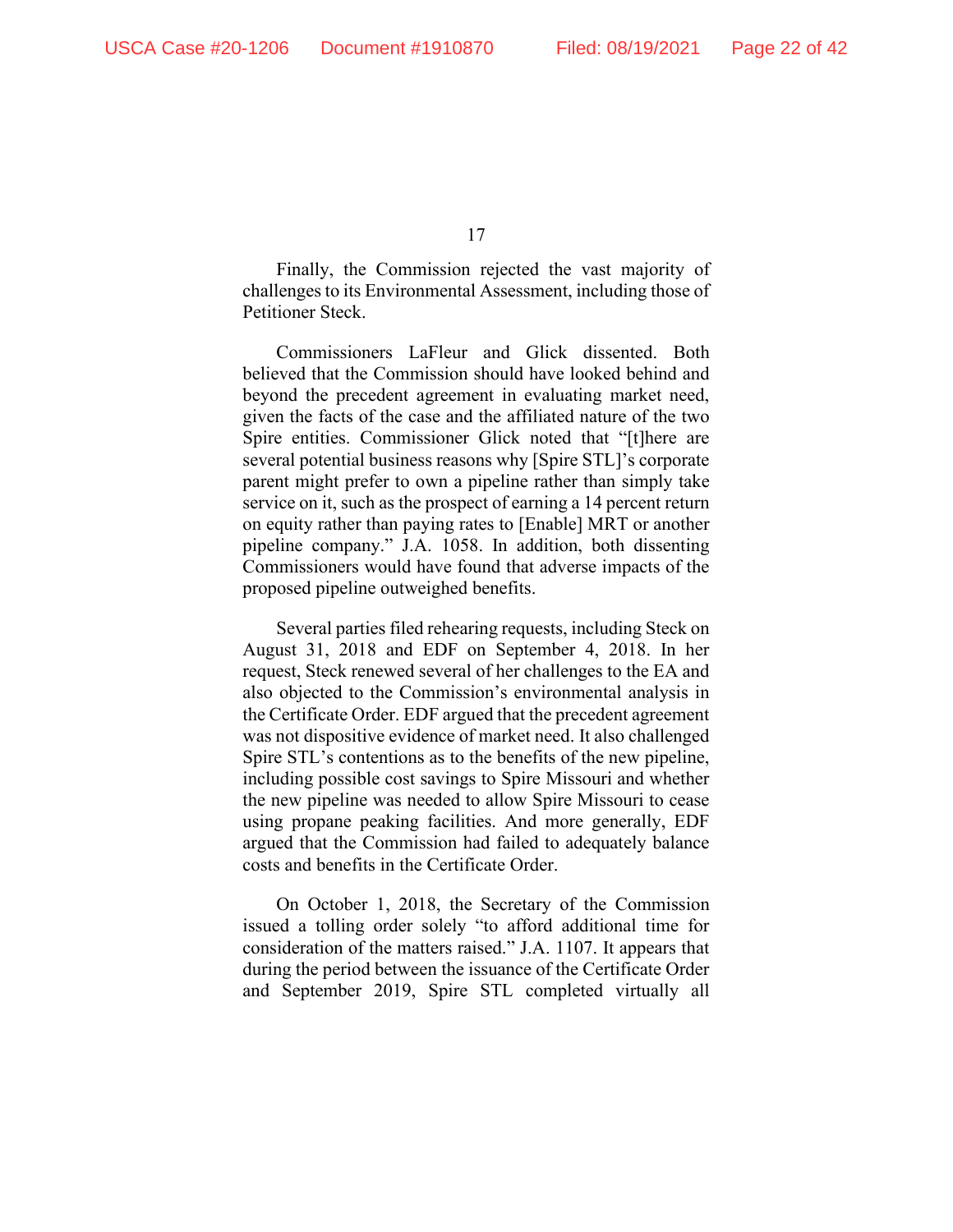construction of the pipeline. *See* J.A. 1135 (notice of Enable MRT withdrawing its petition for rehearing and asserting that "[i]n the year in which the [rehearing requests] ha[d] been pending, Spire STL . . . ha[d] nearly completed construction of the proposed pipeline"). During that period, Spire STL also submitted a revised cost estimate to the Commission of almost \$287 million, or approximately \$67 million more than it had originally estimated.

On November 21, 2019, the Commission issued an Order on Rehearing (the "Rehearing Order"), denying the requests for rehearing on the merits. The Commission reaffirmed its belief that it "is not required to look behind precedent agreements to evaluate project need, regardless of the affiliate status of the . . . shipper." J.A. 1149 (footnote omitted). It also asserted that it had "evaluated the record and did not find evidence of impropriety or self-dealing to indicate anti-competitive behavior or affiliate abuse." J.A. 1152 (footnote omitted). And it reiterated that, in its view, it was "not in the position to evaluate Spire Missouri's business decision to enter a contract with Spire STL for natural gas transportation." J.A. 1152 (footnote omitted).

The Commission also stated that several of the benefits Spire STL touted in its application and subsequent submissions to the Commission were "sufficient to overcome any concerns of overbuilding." J.A. 1155. As to cost, the Commission clarified that the Certificate Order had "evaluated cost differences of gas delivered to Spire Missouri from both the" proposed new pipeline and Enable MRT's existing system and found that they "were not materially significant." J.A. 1159 (citing J.A. 980). Finally, the Rehearing Order found that the EA, and the Commission's resulting environmental analysis, were sound.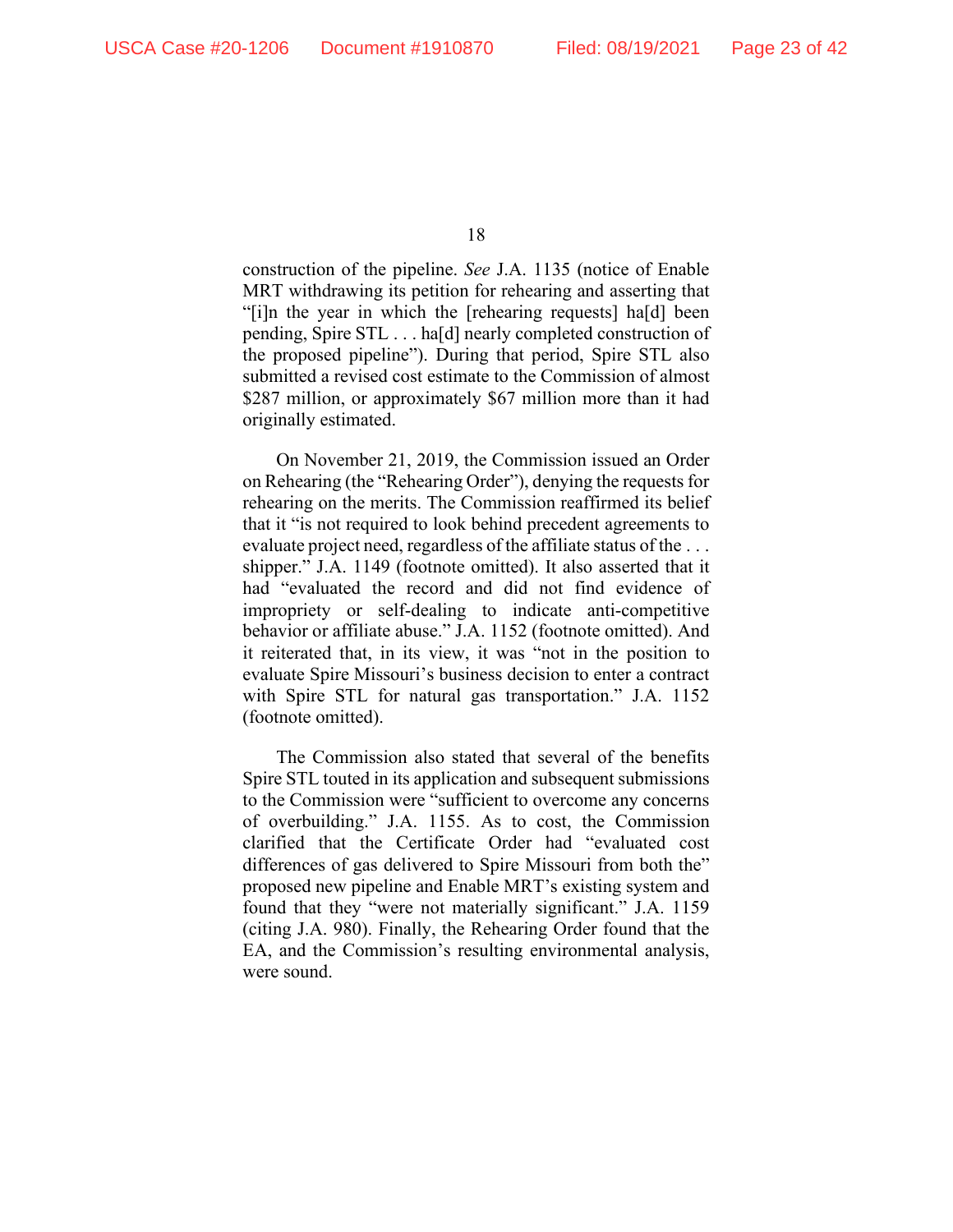Commissioner Glick again dissented. He argued that the Commission had acted arbitrarily and capriciously by refusing to engage with counterevidence or seriously consider countervailing arguments as to market need and benefits of the pipeline. *See, e.g.*, J.A. 1183 ("Whatever probative weight that [precedent] agreement has, the Commission cannot simply point to the agreement's existence and then ignore the evidence that undermines the agreement's probative value."); J.A. 1185 ("The Spire companies' obvious financial motive coupled with the abundant record evidence casting doubt on the need for the project ought to have caused the Commission to carefully scrutinize the record to determine whether the [proposed pipeline] is actually needed or just financially advantageous to the Spire companies."). In his view, the issuing of the Certificate to Spire STL had also represented "an unreasonable application of the . . . Certificate Policy Statement." J.A. 1188.

Steck and EDF filed their petitions for review in this court on January 21, 2020.

#### **II. ANALYSIS**

#### **A. Standard of Review**

The Commission's award of a Certificate is reviewed under the Administrative Procedure Act's arbitrary and capricious standard. *See Minisink*, 762 F.3d at 105-06 (citations omitted); 5 U.S.C. § 706(2)(A). Under this standard, an action by the Commission may be set aside "if the agency has relied on factors which Congress has not intended it to consider, entirely failed to consider an important aspect of the problem, offered an explanation for its decision that runs counter to the evidence before the agency, or is so implausible that it could not be ascribed to a difference in view or the product of agency expertise." *Motor Vehicle Mfrs. Ass'n of U.S., Inc. v. State Farm Mut. Auto. Ins. Co.*, 463 U.S. 29, 43 (1983). Thus, the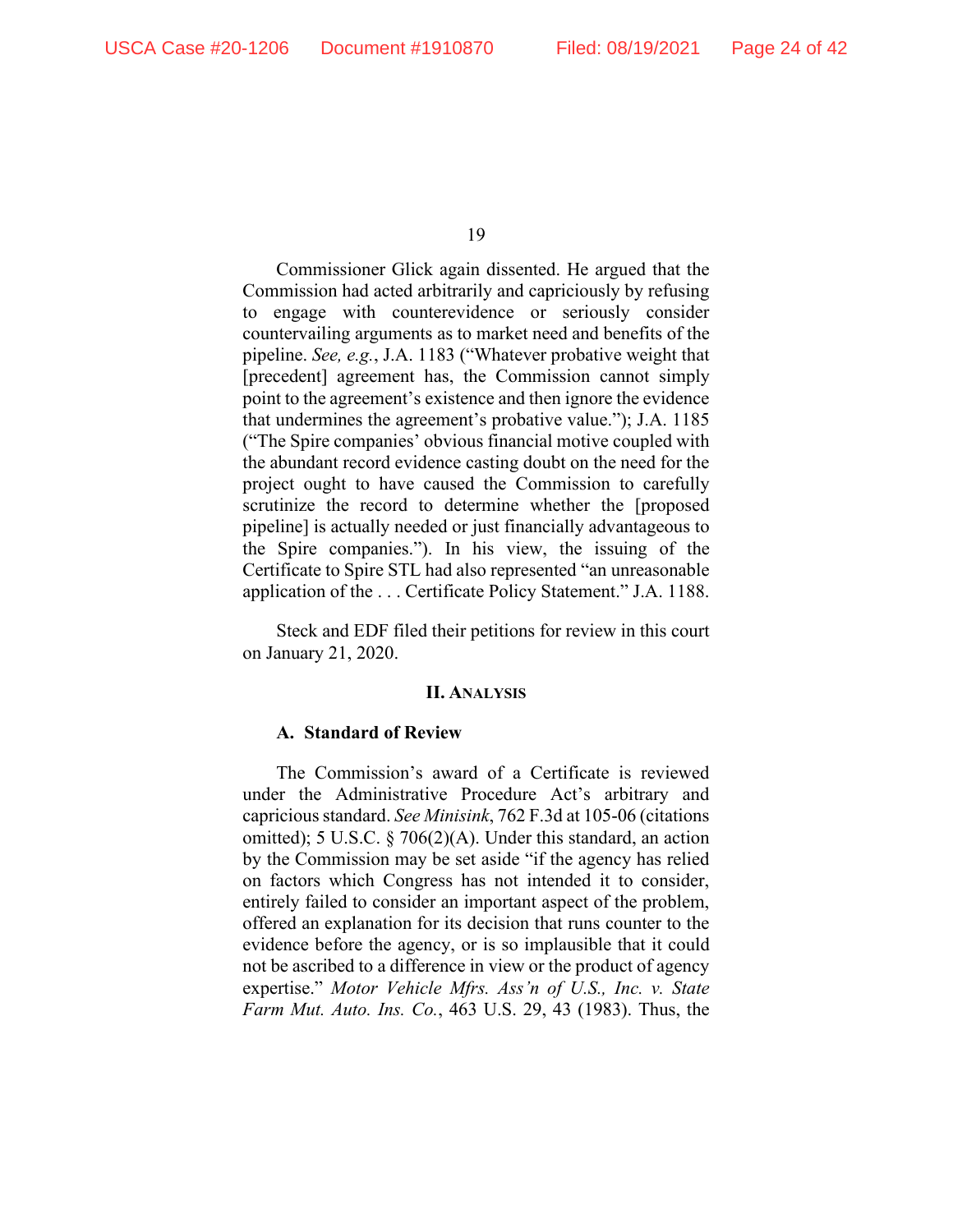overarching question in this case is whether "the Commission's 'decisionmaking [wa]s reasoned, principled, and based upon the record.'" *Myersville*, 783 F.3d at 1308 (quoting *Am. Gas Ass'n v. FERC*, 593 F.3d 14, 19 (D.C. Cir. 2010)). "A passing reference to relevant factors . . . is not sufficient to satisfy the Commission's obligation to carry out 'reasoned' and 'principled' decisionmaking"; this means that "[t]he Commission must 'fully articulate the basis for its decision.'" *Am. Gas Ass'n*, 593 F.3d at 19 (quoting *Mo. Pub. Serv. Comm'n v. FERC*, 234 F.3d 36, 41 (D.C. Cir. 2000)). When the Commission's explanation for a contested action is lacking or inadequate, it will not survive judicial review and the matter will be returned to FERC for appropriate action. *See, e.g.*, *Mo. Pub. Serv. Comm'n*, 234 F.3d at 42.

#### **B. Standing**

The "irreducible constitutional minimum" of standing requires three elements. *Spokeo, Inc. v. Robins*, 136 S. Ct. 1540, 1547 (2016) (citation omitted). "The plaintiff must have (1) suffered an injury in fact, (2) that is fairly traceable to the challenged conduct of the defendant, and (3) that is likely to be redressed by a favorable judicial decision." *Id.* (citation omitted). The party invoking federal jurisdiction bears the burden of demonstrating standing. *Id.* (citation omitted). Generally, "[t]o establish injury in fact, a plaintiff must show that he or she suffered an invasion of a legally protected interest that is concrete and particularized and actual or imminent." *Id.* at 1548 (citation and internal quotation marks omitted). However, where a party alleges procedural injury, "courts relax the normal standards of redressability and imminence." *Sierra Club v. FERC*, 827 F.3d 59, 65 (D.C. Cir. 2016) (citing *Summers v. Earth Island Inst.*, 555 U.S. 488, 496-97 (2009)).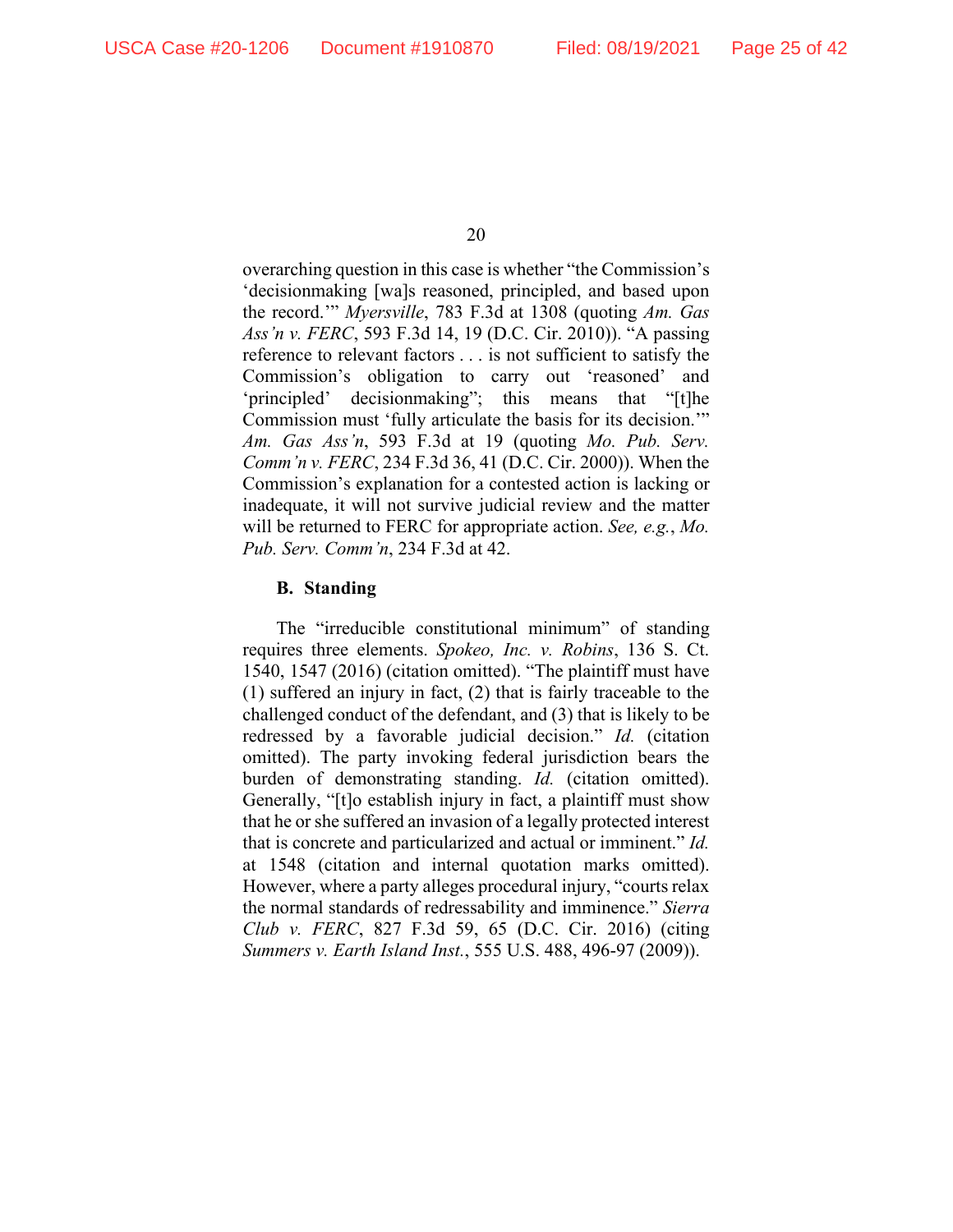In a NEPA procedural injury case, the causation requirement is met when a "causal chain" contains "at least two links: one connecting the omitted [NEPA analysis] to some substantive government decision that may have been wrongly decided because of the lack of [proper NEPA analysis] and one connecting that substantive decision to the plaintiff's particularized injury." *Id.* (alterations in original) (citation omitted). In other words, "[i]t must be substantially probable that the substantive agency action that disregarded a procedural requirement created a demonstrable risk, or caused a demonstrable increase in an existing risk, of injury to the particularized interests of the plaintiff." *Id.* (citation and internal quotation marks omitted).

#### **1. Steck's Standing**

Steck does not have standing to pursue her claims against FERC in this court. She does not own land transected by Spire STL's pipeline and has not had property rights taken via eminent domain. Instead, Steck asserts in a declaration that she lives "half a mile from" the new Chain of Rocks meter and regulation station (the "Chain of Rocks Station") at "the southern end of the pipeline," Final Br. of Pet'r Juli Steck Addendum 1 (hereinafter "Steck Decl.") ¶ 4; that the metering station "sits between . . . blind curves," *id.* ¶ 5; that the station "is a looming eyesore and a traffic hazard" which "is not in keeping with the character of [her] neighborhood," and which she passes approximately three times per week, *id.* ¶ 7; and that the now-completed construction of the pipeline "interfered with [her] use and enjoyment of" a local park through which part of the pipeline was built, *id.* ¶¶ 9-10, and that she "experienced the noise, dust, diesel fumes, and traffic stops from construction both at home and in" the park, *id.* ¶ 8.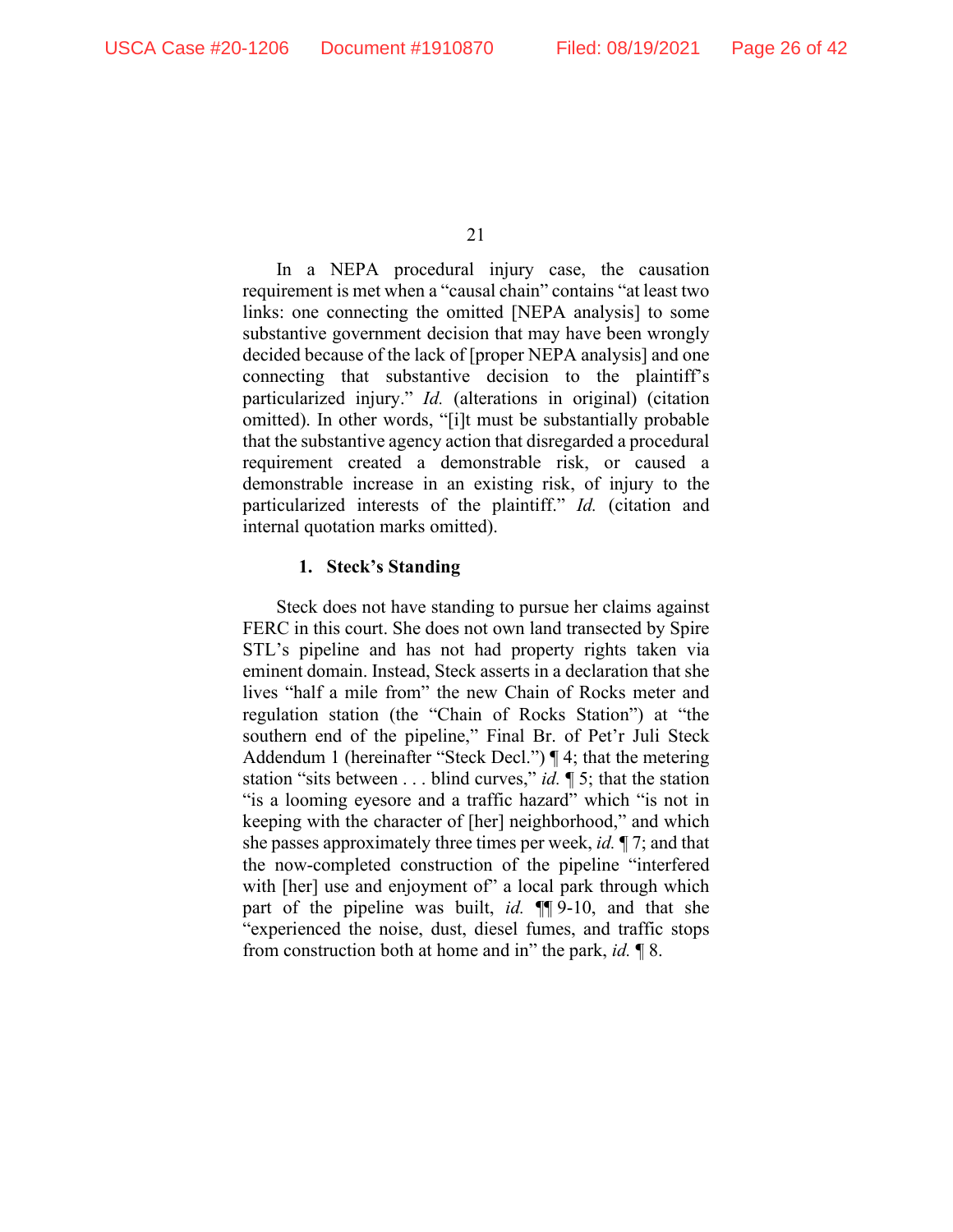Steck claims that the "blind curves" near the metering station are a "traffic hazard" to which she objects. Even if this is sufficient to show a cognizable injury-in-fact, Steck has not met her burden on causation as to this alleged injury. This is so because she does not claim that the blind curves resulted from the construction of the Chain of Rocks Station. Therefore, she has not shown that issuance of a Certificate to Spire STL caused any "traffic hazard" that now exists.

In addition, any alleged injuries that Steck suffered during the now-completed construction of the pipeline and metering station cannot support standing for want of redressability. Those alleged injuries, including that Spire's "drill[ing] under [a] lake" to construct the pipeline interfered with her "use and enjoyment of the [nearby] park," *id.* ¶ 9, ended when the construction was completed. Nor does Steck assert that there is any lasting impact from these prior injuries. Therefore, a favorable judicial decision will not redress her alleged injuries.

Steck also alleges that the metering station "is a looming eyesore," *id.* ¶ 7, as if to suggest that this constitutes a cognizable injury-in-fact. It is true that some intangible injuries may be concrete enough to support standing. *See Spokeo*, 136 S.Ct. at 1549. And "[t]he Supreme Court has recognized that harm to 'the mere esthetic interests of [a] plaintiff ... will suffice' to establish a concrete and particularized injury" sufficient to support standing. *Sierra Club v. Jewell*, 764 F.3d 1, 5 (D.C. Cir. 2014) (third alteration in original) (quoting *Summers*, 555 U.S. at 494). However, Steck's claims that allude to aesthetic injuries do not correspond with the types of aesthetic interests that the Supreme Court has said will suffice to establish concrete and particularized injuries.

At no point in her declaration does Steck indicate any ways in which the new metering station injures her specific aesthetic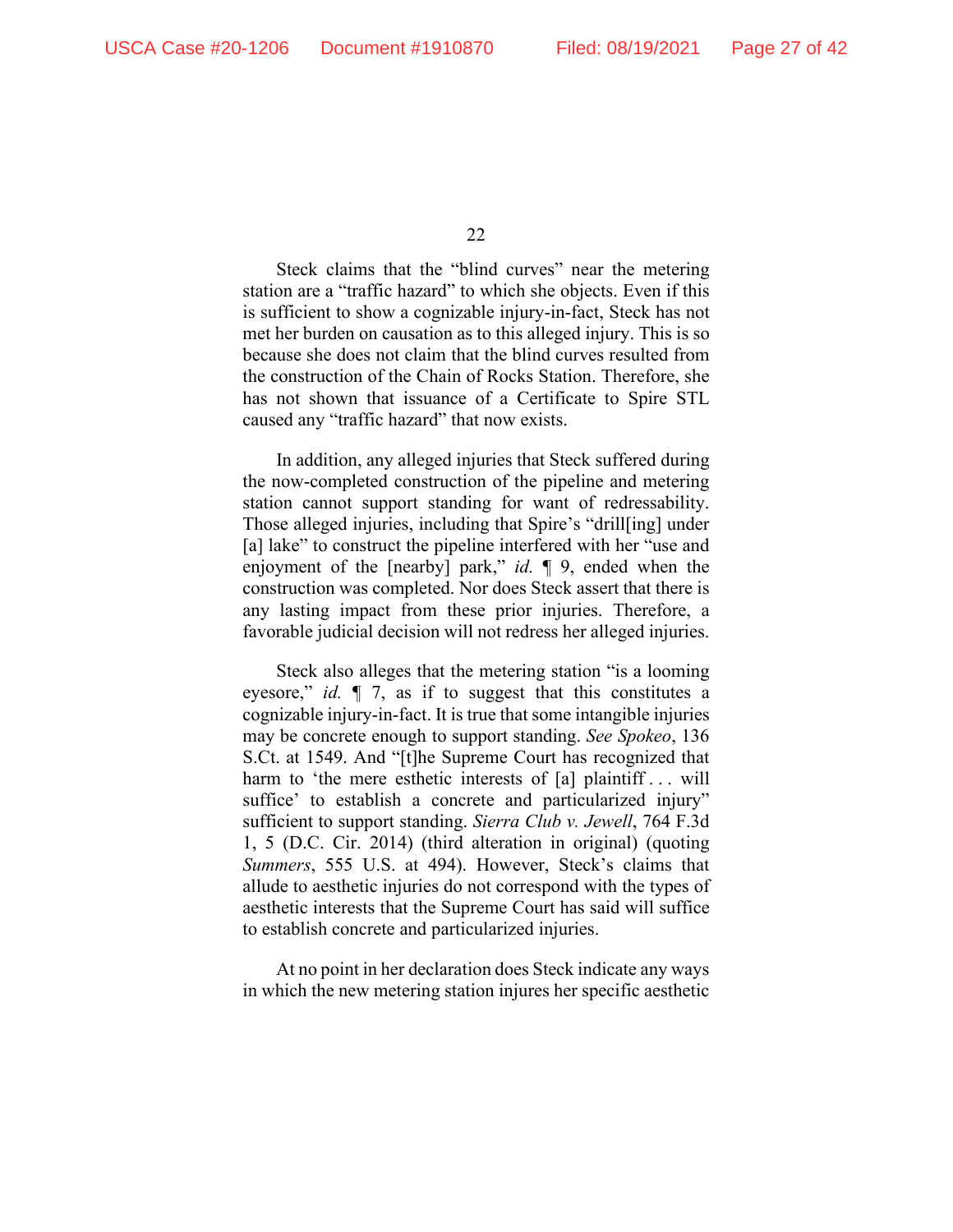interests, beyond labeling it a "looming eyesore" that "is not in keeping with the character of [her] neighborhood." *See* Steck Decl. ¶ 7. She never alleges that she used and enjoyed the land on which the station now exists; that she intended to use the land in the future; or that her planned future uses of the land have been foreclosed by the construction. In other words, she never indicates how she derived aesthetic value from the land as it had existed before the construction. *See, e.g.*, *Sierra Club v. Morton*, 405 U.S. 727, 735 (1972) (holding that environmental group lacked standing because "[n]owhere in the pleadings or affidavits did the  $[group]$  state that its members *use* [the affected area] for any purpose, much less that they *use* it in any way that would be significantly affected by the proposed actions of the respondents" (emphases added)); *Lujan v. Defs. of Wildlife*, 504 U.S. 555, 565-66 (1992) (explaining that "a plaintiff claiming injury from environmental damage *must use the area affected* by the challenged activity" (emphasis added)); *Friends of the Earth, Inc. v. Laidlaw Env't Servs. (TOC), Inc.*, 528 U.S. 167, 181-83 (2000) (explaining that organizations' members would have had standing as a result of the detailed ways in which the challenged actions had led them to modify their prospective behavior, reduced their property values, or otherwise diminished their enjoyment of the affected areas); *Jewell*, 764 F.3d at 5-6 (recounting detailed declarations explaining the ways in which the challenged action would diminish declarants' ability to "use, enjoy, and appreciate," or "ability to visit and enjoy," affected areas (citations omitted)).

Steck does not even allege that she can see the new station from her property. Rather, the only aesthetic injury that might be implied from her declaration is that she must look at an "eyesore" several times per week while driving past. Viewed in full frame, Steck's alleged aesthetic injuries reflect nothing more than generalized grievances, which cannot support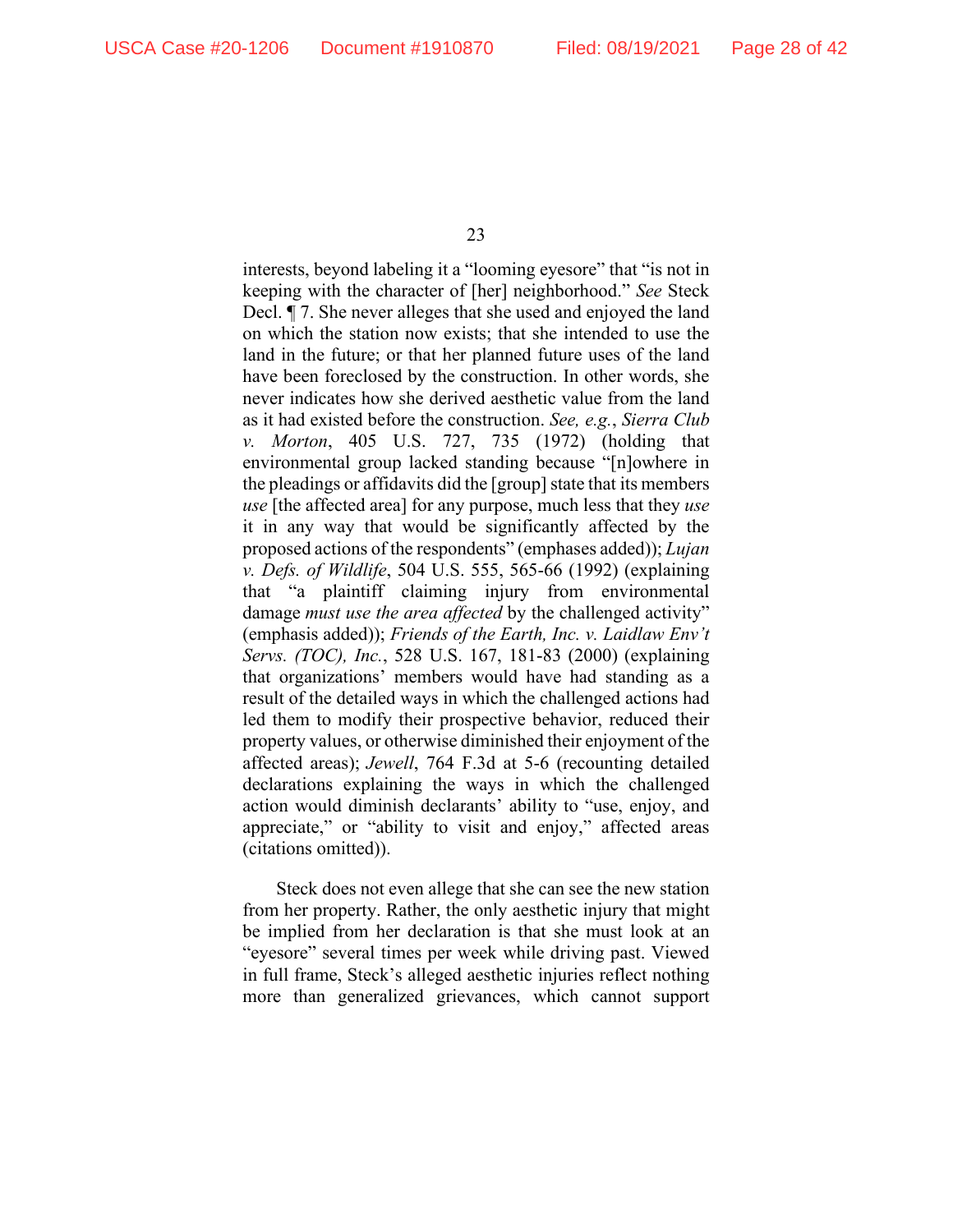standing. *See Lujan*, 504 U.S. at 573-74 (explaining that generalized grievances do not raise Article III cases or controversies for standing purposes).

At oral argument, Steck's counsel was unable to identify any authority that would allow mere incidental viewership of something unappealing to qualify as an injury-in-fact for standing purposes. *See* Oral Arg. Tr. at 27:21-28:23. This is not surprising, for we can find nothing in the existing case law to suggest that a person who incidentally views something unpleasant has suffered an injury-in-fact for purposes of standing. In her brief, Steck cites *Sierra Club v. FERC* for the proposition that "[a]esthetic and recreational harm [may] bestow[] standing." Final Br. of Pet'r Juli Steck 10 (citing 827 F.3d 59, 66 (D.C. Cir. 2016)). However, the declaration in support of standing in *Sierra Club* is strikingly different from Steck's declaration in this case. The declarant in *Sierra Club* "fishe[d], boat[ed], and seasonal duck hunt[ed] frequently around" the affected areas. 827 F.3d at 66 (citation and alterations omitted). The declarant further averred that the resulting "'increase in liquefied natural gas vessel traffic' . . . w[ould]: (1) harm his aesthetic interests in the [nearby] waterways . . . ; (2) inconvenience him, given the 'large exclusion zone the Coast Guard maintains around tankers'; and (3) 'diminish his use and enjoyment of the waterways.'" *Id.* (citation and alterations omitted). He also noted that, because of the "existing levels of operation" in the affected areas, he had "moved his 'primary boat'" away from them. *Id.* (citation omitted). These concrete injuries, including those to his aesthetic interests, are a far cry from those asserted by Steck, who has neither altered her behavior nor explained why she has any particularized connection to the land on which the metering station now sits.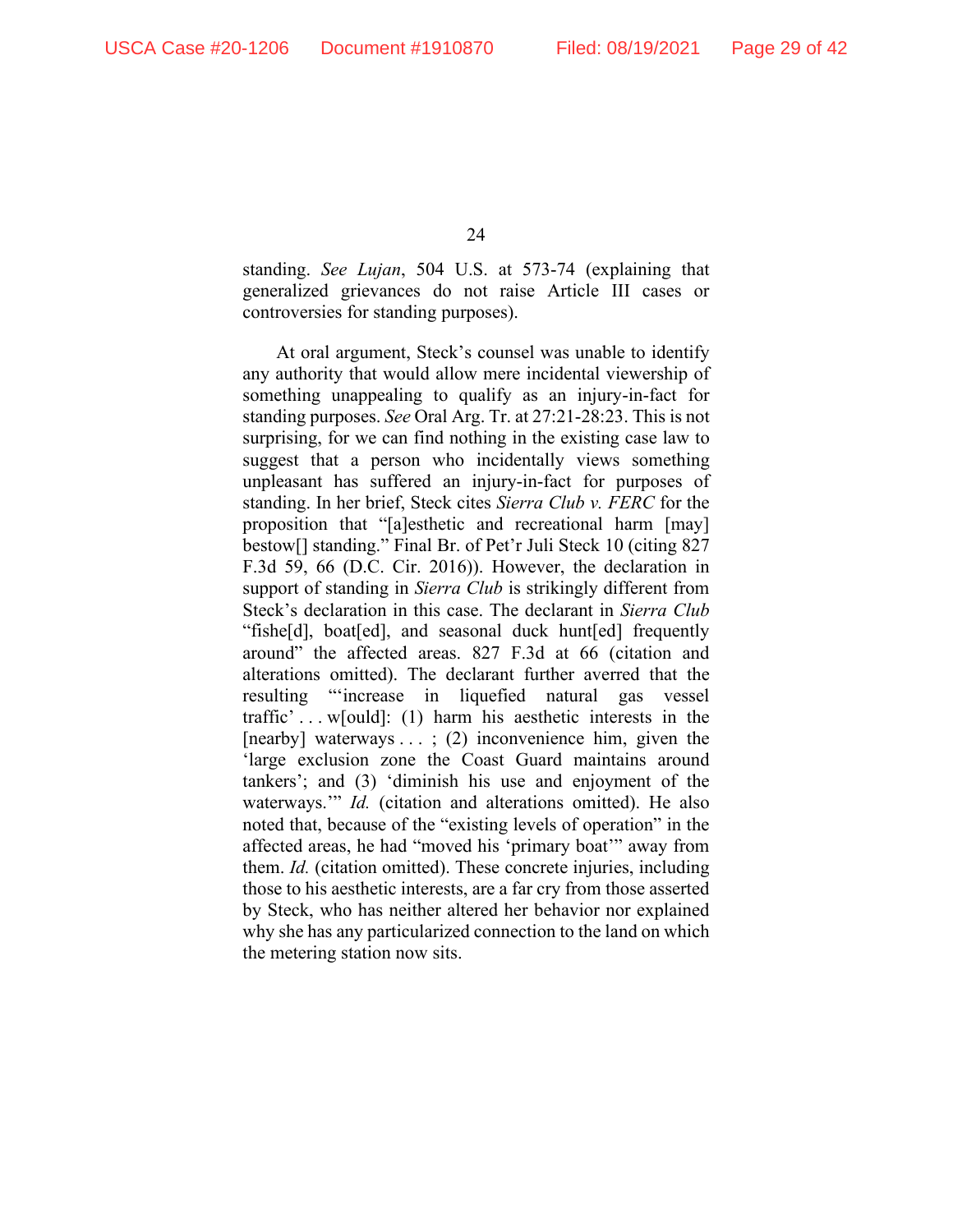Finally, Steck claims that she has suffered a procedural injury as a result of the Commission's alleged failure to comply with its NEPA obligations. *See* Final Br. of Pet'r Juli Steck 10; Steck Decl. ¶ 10; *see also* Oral Arg. Tr. at 27:18-20, 33:19-25. Steck argues that this procedural injury is "an independent source of standing." Oral Arg. Tr. at 33:24-25. "But deprivation of a procedural right without some concrete interest that is affected by the deprivation—a procedural right *in vacuo*—is insufficient to create Article III standing." *Summers*, 555 U.S. at 496; *see also Spokeo*, 136 S. Ct. at 1550 (explaining that a plaintiff "cannot satisfy the demands of Article III by alleging a bare procedural violation"). Because Steck has failed to allege a concrete injury that is "tethered to" the Commission's issuance of the Certificate, she has not shown a viable Article III injury. *Sierra Club v. FERC*, 827 F.3d 36, 43 (D.C. Cir. 2016) (quoting *WildEarth Guardians v. Jewell*, 738 F.3d 298, 305 (D.C. Cir. 2013)).

In sum, on the record before us, we hold that Steck has failed to satisfy her burden of demonstrating standing. We therefore dismiss her petition for review.

#### **2. EDF's Standing**

EDF clearly has standing to pursue its claims. "An association has standing to bring suit on behalf of its members when: (1) its members would otherwise have standing to sue in their own right; (2) the interests it seeks to protect are germane to the organization's purpose; and (3) neither the claim asserted nor the relief requested requires the participation of individual members in the lawsuit." *Nat'l Lifeline Ass'n v. FCC*, 983 F.3d 498, 507-08 (D.C. Cir. 2020) (citation and internal quotation marks omitted). EDF's members include at least four individuals who own land transected by Spire STL's pipeline, each of whom have had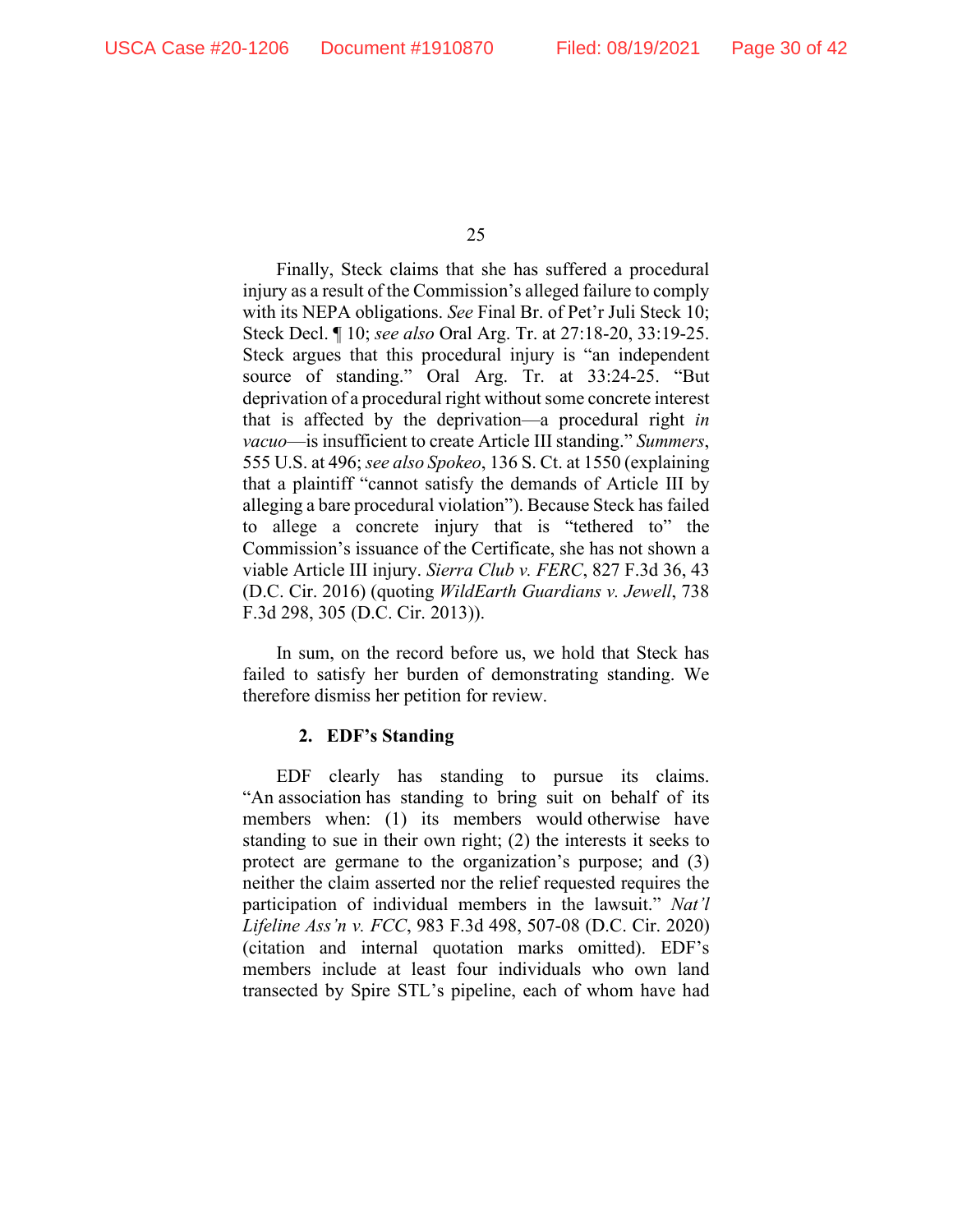property rights taken via eminent domain. These EDF members also allege various ways in which the presence of the pipeline has harmed, and continues to harm, their property, economic, aesthetic, and emotional interests.

"[A] landowner made subject to eminent domain by a decision of the Commission has been injured in fact because the landowner will be forced either to sell its property to the pipeline company or to suffer the property to be taken through eminent domain.... [I]t is enough that [eminent domain proceedings] have been deemed authorized and will proceed absent a sale by the owner." *Gunpowder Riverkeeper v. FERC*, 807 F.3d 267, 271-72 (D.C. Cir. 2015) (citing *B&J Oil & Gas v. FERC*, 353 F.3d 71, 74-75 (D.C. Cir. 2004)). Moreover, "credible claims of exposure to increased noise and . . . disruption of daily activities . . . are sufficient to satisfy Article III's injury-in-fact requirement." *Sierra Club v. FERC*, 867 F.3d 1357, 1366 (D.C. Cir. 2017) (quoting *Sierra Club*, 827 F.3d at 44). Those injuries were caused by the Commission's orders, which allowed for the exercise of eminent domain against the EDF members' land, and vacatur of those orders likely will allow those injuries to be redressed. *See City of Oberlin*, 937 F.3d at 604-05. "And nobody disputes that the prevention of this sort of injury is germane to [EDF]'s conservation-oriented purposes, or cites any reason why these individual members would need to join the petition in their own names." *Sierra Club*, 867 F.3d at 1366. Thus, EDF has associational standing.

#### **C. EDF's Petition Was Timely**

The Natural Gas Act requires that, prior to obtaining judicial review, an aggrieved party must have sought rehearing before the Commission "unless there [wa]s reasonable ground for failure so to do." 15 U.S.C. § 717r(b). The Act also states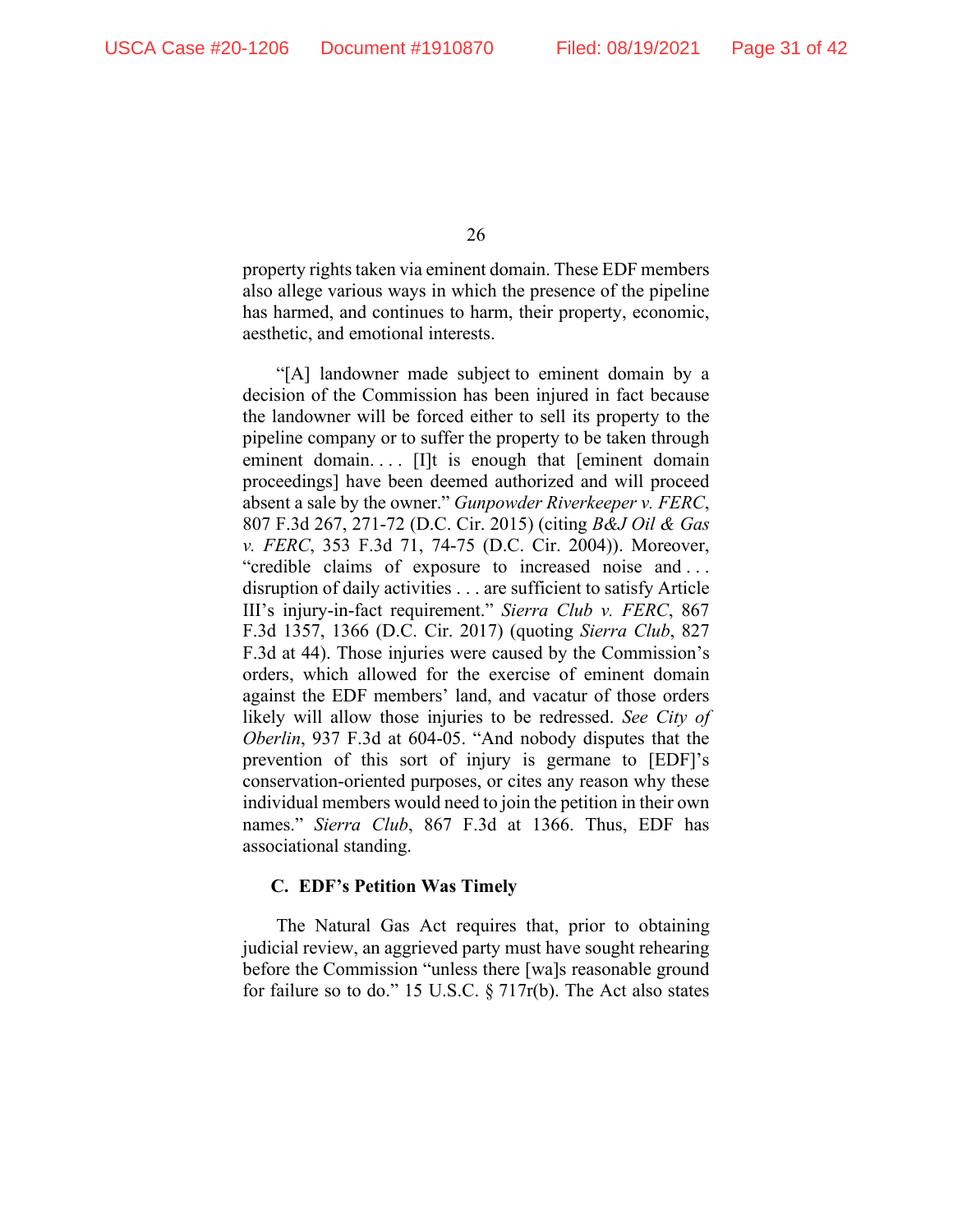that "[u]nless the Commission acts upon the application for rehearing within thirty days after it is filed, such application *may be deemed to have been denied*." *Id.* § 717r(a) (emphasis added). As to the timing of judicial review, the act provides that an aggrieved party "may obtain a review" of a Commission order "by filing" a petition for review "within sixty days after the order of the Commission upon the application for rehearing." *Id.* § 717r(b).

In *Allegheny Defense Project v. FERC*, 964 F.3d 1 (D.C. Cir. 2020) (en banc), we confronted the Commission's thenconsistent practice of issuing "tolling orders" following rehearing requests. *See id.* at 9-11. The tolling orders were fashioned so that they "d[id] nothing more than prevent [rehearing requests] from being deemed denied by agency inaction and preclude . . . applicant[s] from seeking judicial review until the Commission act[ed]" on the merits. *Id.* at 9. This court found that such tolling orders were insufficient for FERC to avoid a "deemed denial" per 15 U.S.C. § 717r(a). *Id.* at 18-19.

In this case, EDF filed a request for rehearing with the Commission on September 4, 2018. On October 1, 2018, the Secretary issued a tolling order that did nothing more than "afford additional time for consideration of the matters raised" in rehearing requests. J.A. 1107; *see Allegheny Def. Project*, 964 F.3d at 6-7 (same language in tolling order at issue). The Commission did not dispose of the merits of the rehearing requests in this case until November 21, 2019, when it issued the Rehearing Order. *See* J.A. 1144. EDF then filed its petition for review in this court on January 21, 2020. According to the Spire Intervenor-Respondents (but not the Commission), EDF's petition for review was untimely because, under *Allegheny Defense Project*, the requests for rehearing were "deemed denied" as of October 4, 2018. And, since the petition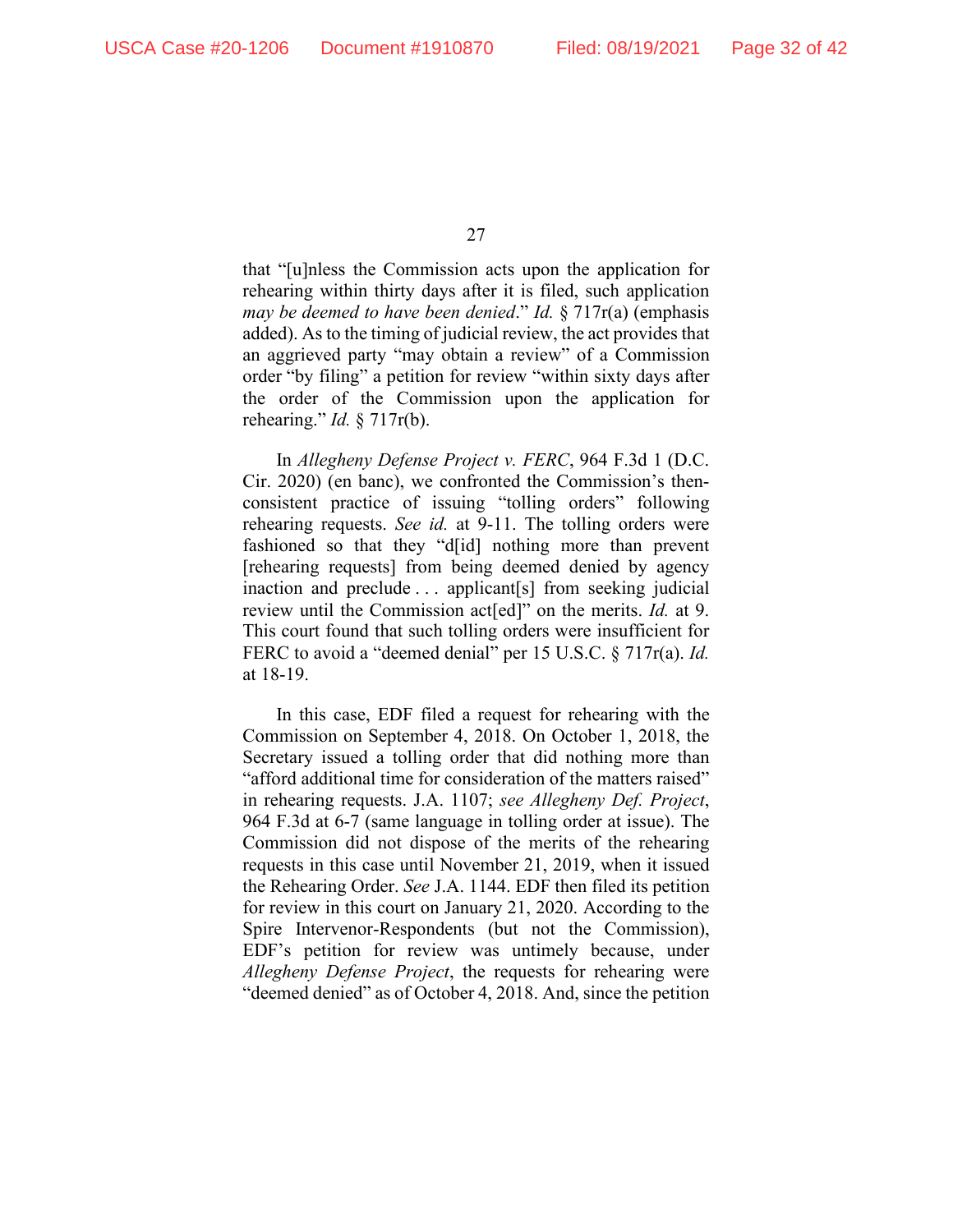for review was submitted more than 60 days thereafter, the court lacks jurisdiction. *See* Br. for Intervenors-Resp'ts Spire STL Pipeline LLC and Spire Missouri Inc. 1-2. We reject this argument.

In *Texas-Ohio Gas Co. v. Federal Power Commission*, 207 F.2d 615 (D.C. Cir. 1953), we held that the 60-day requirement of Section 717r(b) did not preclude our consideration of a petition for review from a final denial of relief, even if there had been a deemed denial in the interim and the petition for review was filed more than 60 days following that deemed denial. *See id.* at 616-17. *Allegheny Defense Project* did not disturb this binding precedent, which is squarely controlling in this case.

Moreover, in *Allegheny Defense Project*, the petitioners filed two sets of petitions for review. *See* 964 F.3d at 6-9. The first set was filed in March and May 2017, within 60 days of the March 2017 tolling order, *see id.* at 6-7, while the second was filed in December 2017 and January 2018, after the Commission rejected the merits of the rehearing requests, *see id.* at 8-9. Though this court found that the tolling order failed to prevent a deemed denial as of March 2017, the court proceeded to evaluate the merits of *both* sets of petitions for review, including the later set of petitions filed more than 60 days following the date of "deemed denial." *See id.* at 19.

EDF filed its petition for review on January 21, 2020, within the period allowed by statute "after the order of the Commission upon the application for rehearing." 15 U.S.C.  $\S 717r(b)$ . The petition for review was therefore timely and we may consider the merits of EDF's contentions.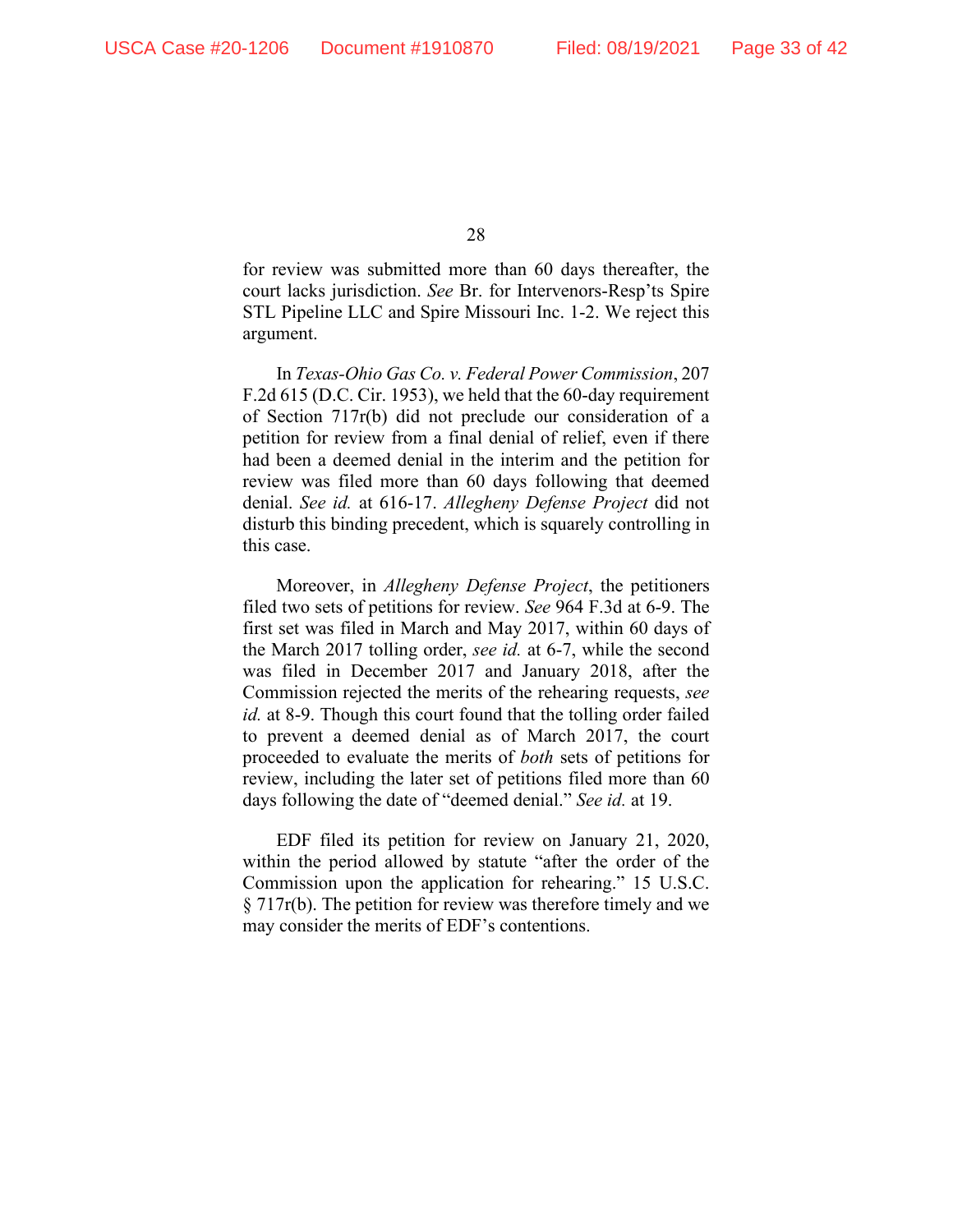### **D. FERC's Grant of a Certificate of Public Convenience and Necessity Was Arbitrary and Capricious**

Under established law, precedent agreements are "always . . . important evidence of demand for a project." *Minisink*, 762 F.3d at 111 n.10 (quoting 88 FERC at 61,748). And, in some cases, such agreements may demonstrate both market need and benefits that outweigh adverse effects of a new pipeline. *See City of Oberlin*, 937 F.3d at 605-06; *Myersville*, 783 F.3d at 1311. But there is a difference between saying that precedent agreements are always *important* versus saying that they are always *sufficient* to show that construction of a proposed new pipeline "is or will be required by the present or future public convenience and necessity." 15 U.S.C. § 717f(e).

According to the Commission's Certificate Policy Statement, "the evidence necessary to establish the need for [a] project will usually include a market study. . . . Vague assertions of public benefits will not be sufficient." 88 FERC at 61,748. In addition, the Certificate Policy Statement indicates that pipelines built for reasons other than demand growth might require greater showings of need and public benefits. *See id.* ("[P]rojects to serve new demand might be approved on a lesser showing of need and public benefits than those to serve markets already served by another pipeline."). The Policy Statement also explicitly states that "[a] project that has precedent agreements with multiple new customers may present a greater indication of need than a project with only a precedent agreement with an affiliate." *Id.* In addressing why it is unnecessary for the Commission to categorically discount the value of affiliated precedent agreements when assessing applications to construct new pipelines, the Policy Statement explains that, in all cases, the Commission invariably focuses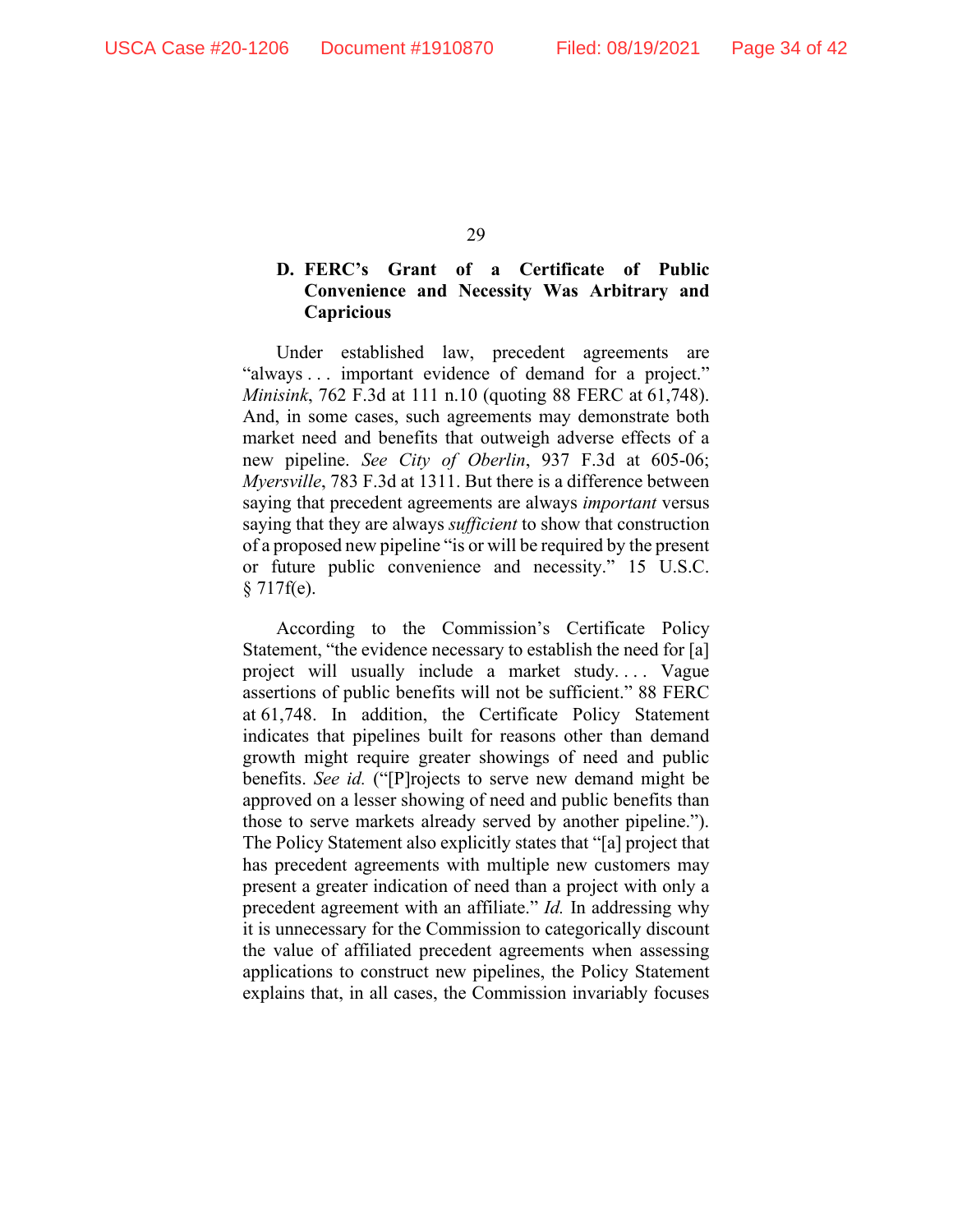on "the impact of the project on the relevant interests balanced against the benefits to be gained from the project." *Id.* Finally, it is noteworthy that nothing in the Certificate Policy Statement suggests that a precedent agreement is conclusive proof of need in a situation in which there is no new load demand, no Commission finding that a new pipeline would reduce costs, only a single precedent agreement in which the pipeline and shipper are corporate affiliates, the affiliate precedent agreement was entered into privately after no shipper subscribed during an open season, and the agreement is not for the full capacity of the pipeline.

In this case, the Commission was presented with strong arguments as to why the precedent agreement between Spire STL and Spire Missouri was insufficiently probative of market need and benefits of the proposed pipeline. Indeed, those arguments drew on the Commission's own Certificate Policy Statement for support. But rather than engaging with these arguments, the Commission seemed to count the single precedent agreement between corporate affiliates as conclusive proof of need. Nothing in the Certificate Policy Statement endorses this approach.

Furthermore, we can find no judicial authority endorsing a Commission Certificate in a situation in which the proposed pipeline was not meant to serve any new load demand, there was no Commission finding that a new pipeline would reduce costs, the application was supported by only a single precedent agreement, and the one shipper who was party to the precedent agreement was a corporate affiliate of the applicant who was proposing to build the new pipeline. This is hardly surprising because evidence of "market need" is too easy to manipulate when there is a corporate affiliation between the proponent of a new pipeline and a single shipper who have entered into a precedent agreement. *See Chinook Power Transmission, LLC*,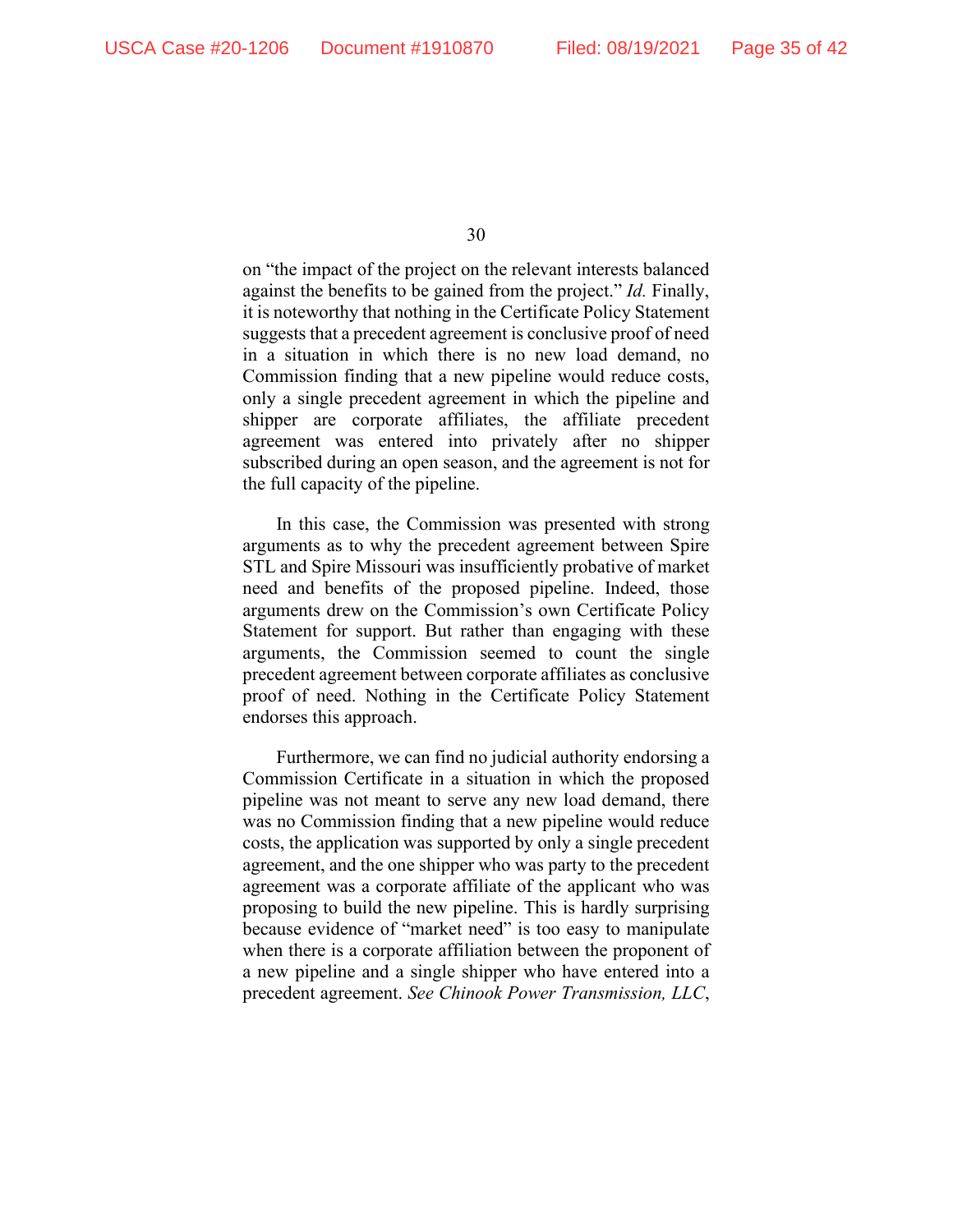126 FERC ¶ 61,134, 61,767 (2009) (explaining that, in a different context, the Commission "will apply a higher level of scrutiny" to certain affiliate transactions "due to the absence of arms' length negotiations as a basis for the commitment, concerns that the affiliate would receive unduly preferential treatment, further concerns that a utility affiliate contract could shift costs to captive ratepayers of the affiliate and subsidize the . . . project inappropriately, and the lack of transparency that would surround the arrangement").

Moreover, in this case the Commission failed to adequately balance public benefits and adverse impacts. This is a serious problem in a case in which there is no new load demand and only one affiliated shipper. In the Certificate Order, the Commission's balancing of costs and benefits consisted largely of its *ipse dixit* "that the benefits that the [proposed pipeline] will provide to the market, including enhanced access to diverse supply sources and the fostering of competitive alternatives, outweigh the potential adverse effects on existing shippers, other pipelines and their captive customers, and landowners or surrounding communities." J.A. 986. The Commission pointed to no concrete evidence to support these assertions.

In the Rehearing Order, the Commission made a superficial effort to remedy the obvious deficits of the Certificate Order by noting that Spire Missouri had articulated several public benefits for the proposed pipeline. *See* J.A. 1155-56. However, the Commission never addressed the claims raised by EDF and others challenging whether these purported benefits were likely to occur. Instead of evaluating the legitimate claims that had been raised, the Commission simply stated that it had "no reason to second guess the business decision of" Spire Missouri as reflected in the precedent agreement. Rehearing Order, J.A. 1155; *see also*

<sup>31</sup>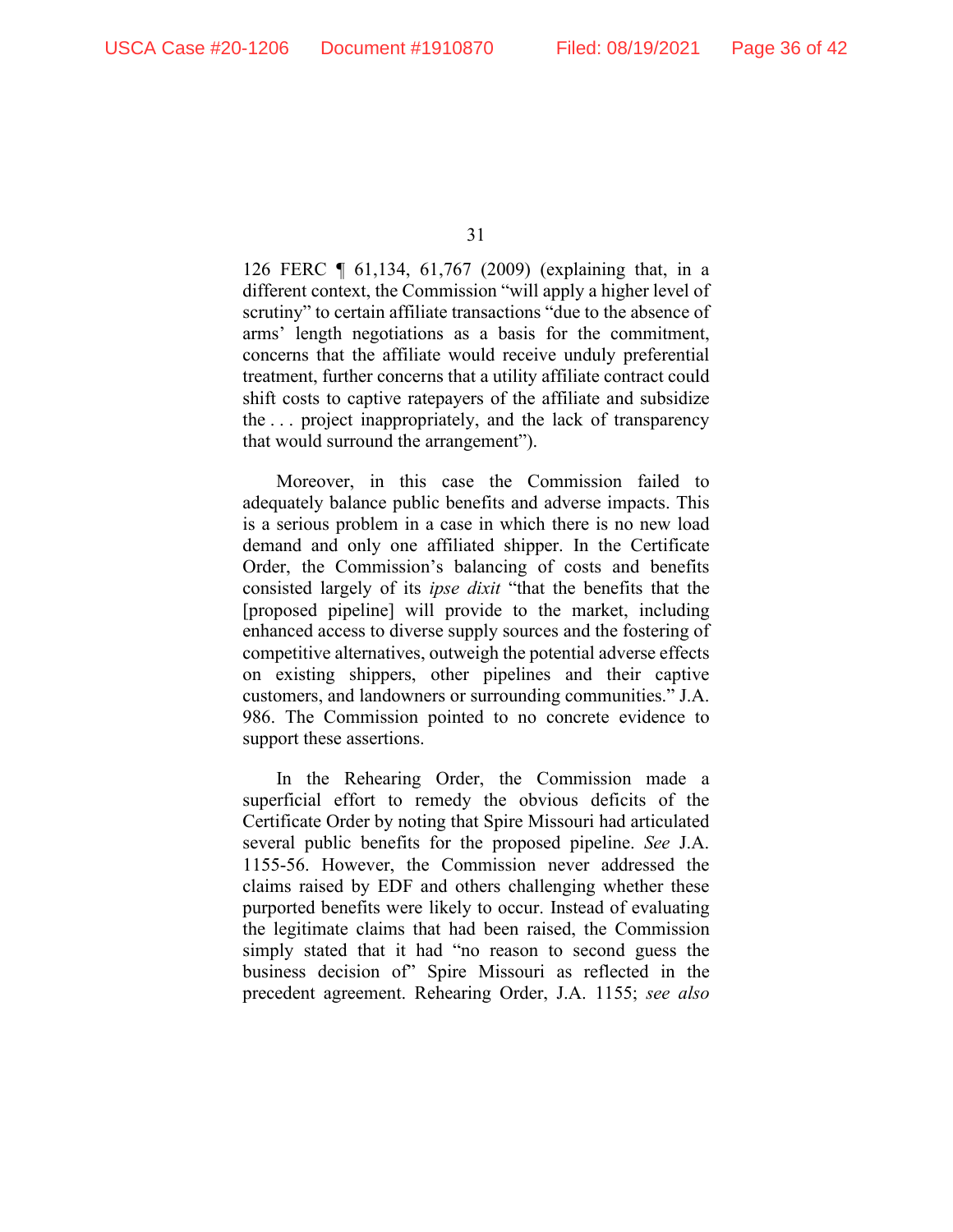Rehearing Order, J.A. 1159 (declining to evaluate extent to which Spire Missouri's customers would experience economic benefit from pipeline construction because doing so would "second guess the business decisions of an end user"). Before this court, EDF has continued to challenge the Commission's failure to appropriately scrutinize the costs and alleged benefits of the project. *See* Final Opening Br. of Pet'r EDF 39-40; *see also* Final Reply Br. of Pet'r EDF 15-18 (asserting that purported benefits of proposed pipeline were invoked post hoc by the Commission, unlikely to be realized, or pretextual). Under the circumstances presented in this case – with flat demand as conceded by all parties, no Commission finding that a new pipeline would reduce costs, and a single precedent agreement between affiliates – we agree with EDF that the Commission's approach did not reflect reasoned and principled decisionmaking.

The Commission and the Spire Intervenor-Respondents advance several arguments in response, but none carry the day. First, they rely on isolated statements this court has made while reviewing previous Commission grants of Certificates. In *Minisink*, we echoed the Certificate Policy Statement in explaining that precedent "agreements 'always will be important evidence of demand for a project.'" 762 F.3d at 111 n.10 (quoting 88 FERC at 61,748). Similarly, in *Myersville*, we noted that the petitioners had "'identif[ied] nothing in the policy statement or in any precedent construing it to suggest that it requires, rather than permits, the Commission to assess a project's benefits by looking beyond the market need reflected by the applicant's existing contracts with shippers.'" 783 F.3d at 1311 (quoting *Minisink*, 762 F.3d at 111 n.10). In *City of Oberlin*, we upheld the Commission's decision to treat both affiliated and unaffiliated precedent agreements as evidence of market need, as "it is Commission policy to not look behind precedent or service agreements to make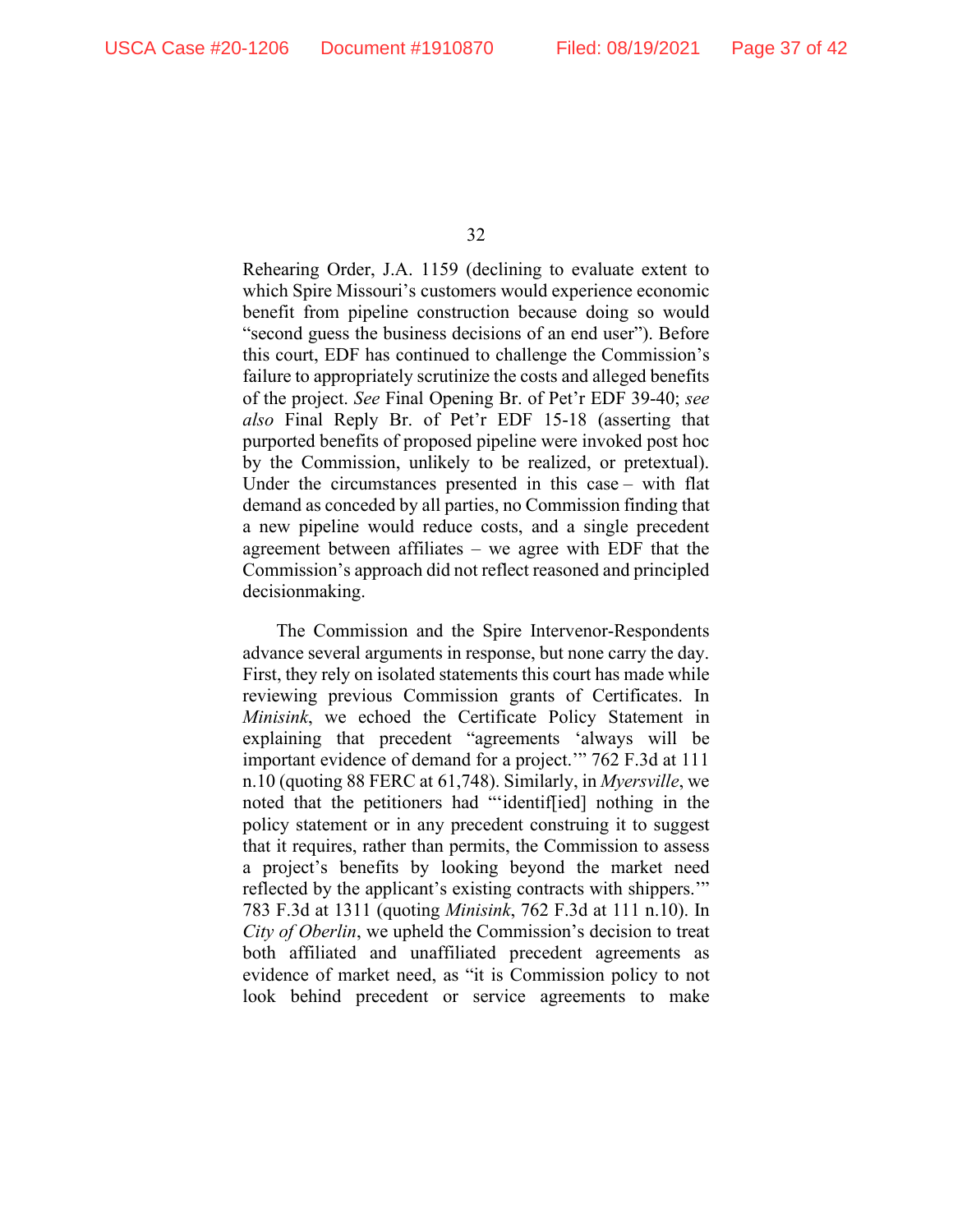judgments about the needs of individual shippers." 937 F.3d at 606 (quoting *Myersville*, 783 F.3d at 1311). And in *Appalachian Voices v. FERC*, No. 17-1271, 2019 WL 847199, (D.C. Cir. Feb. 19, 2019) (per curiam) (unpublished), the court upheld the Commission's decision not to distinguish between affiliated and unaffiliated precedent agreements under the facts of that case. *See id.* at \*1. According to the Commission and the Spire Intervenor-Respondents, these cases stand for two broad propositions: (1) that the Commission generally need not look behind precedent agreements in determining whether there is market demand; and (2) that affiliated precedent agreements should almost always be treated the same as unaffiliated precedent agreements. We disagree, because it is quite clear that our case law does not go so far as Respondents claim.

In both *Minisink* and *Myersville*, the precedent agreements at issue were not alleged to be between affiliated entities. *See Minisink*, 762 F.3d at 111 n.10; *Myersville*, 783 F.3d at 1307, 1309-10. Thus, those cases presented significantly different facts than the instant Certificate application. *Appalachian Voices* was an unpublished opinion, meaning that the panel found its opinion to be of "no precedential value" when disposing of the case. *See* D.C. CIR. R. 36(e)(2). Moreover, unlike in this case, the Certificate applicant in that case had submitted a market study to the Commission to show the need for, and benefits of, the proposed project. *See Mountain Valley Pipeline, LLC*, 161 FERC ¶ 61,043, 61,297 (2017).

In *City of Oberlin*, the pipeline applicant had entered into four precedent agreements with affiliate shippers but had entered eight precedent agreements in total. *See* 937 F.3d at 603. The facts of that case are therefore easily distinguishable, and the evidence of market demand was much stronger than in the instant case, where there is but a single precedent

<sup>33</sup>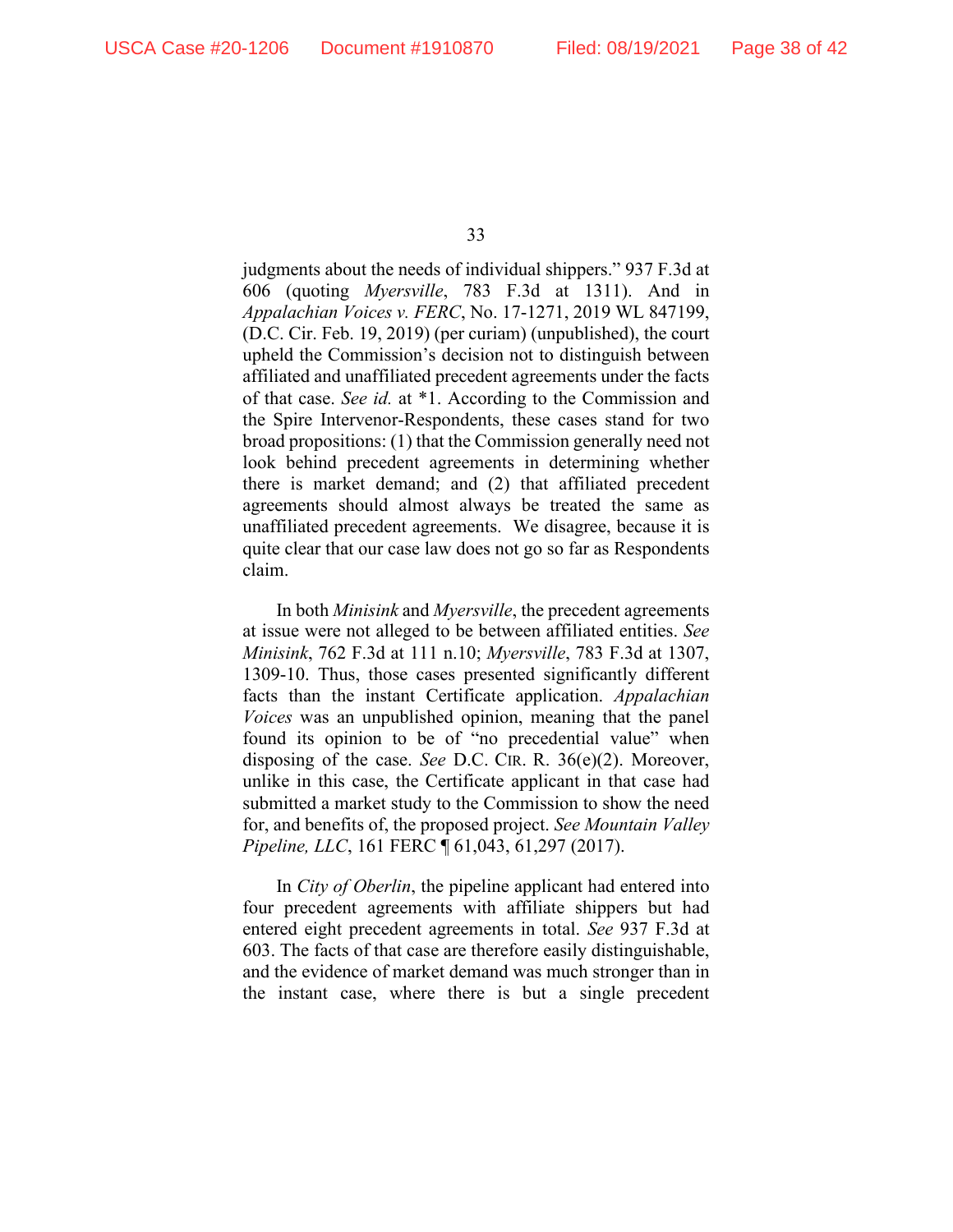agreement and it is with an affiliated shipper. It is true that *City of Oberlin* says that FERC can put precedent agreements with affiliates on the same footing as non-affiliate precedent agreements (*i.e.*, it may "fully credit[]" them), but only so long as FERC finds "no evidence of self-dealing" or affiliate abuse and the pipeline operator "bears the risk for any unsubscribed capacity." *Id.* at 605. And tellingly, the Commission made an uncontested finding that there was "no evidence of selfdealing" or affiliate abuse in *City of Oberlin*. *See id.*

Here, by contrast, EDF and others have identified plausible evidence of self-dealing. This evidence includes that the proposed pipeline is not being built to serve increasing load demand and that there is no indication the new pipeline will lead to cost savings. FERC's failure to engage with this evidence did not satisfy the requirements of reasoned decisionmaking. Indeed, as noted above, FERC's ostrich-like approach flies in the face of the guidelines set forth in the Certificate Policy Statement. The challenges raised by EDF and others were more than enough to require the Commission to "look behind" the precedent agreement in determining whether there was market need. If it was not necessary for the Commission to do so under these circumstances, it is hard to imagine a set of facts for which it would ever be required. Because the Commission declined to engage with EDF's arguments and the underlying evidence regarding self-dealing, its decisionmaking was arbitrary and capricious.

Next, the Commission contends that its balancing of benefits and adverse impacts was sufficient because the Natural Gas Act "vests the Commission with 'broad discretion to invoke its expertise in balancing competing interests and drawing administrative lines.'" Br. for Resp't FERC 42 (quoting *Minisink*, 762 F.3d at 111). The Commission's discretion in this sphere is, indeed, broad, but it may not go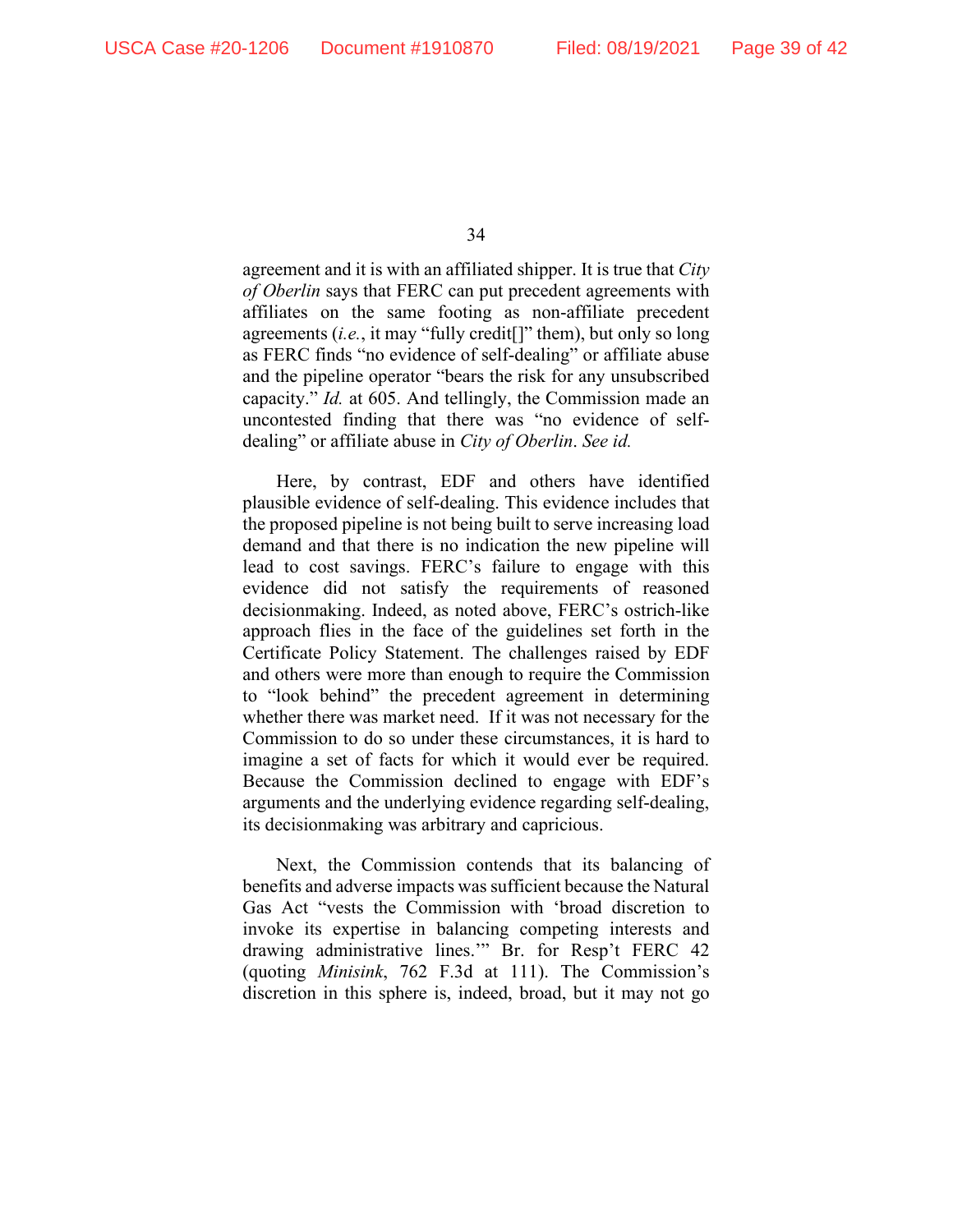entirely unchecked. The Commission must provide a cogent explanation for how it reached its conclusions. As discussed, FERC failed to balance the benefits and costs in both the Certificate Order and Rehearing Order.

Finally, Respondents claim that there is evidence in the record supporting their assertions as to the benefits of the pipeline, even in the absence of increasing demand or potential cost savings. However, it is not enough that such evidence may exist within the record; the question is whether the Commission's decisionmaking, as reflected in its orders, will allow us to conclude that the Commission has sufficiently evaluated that evidence in reaching a reasoned and principled decision. *See SEC v. Chenery Corp.*, 318 U.S. 80, 87-88, 93-95 (1943); *SEC v. Chenery Corp*, 332 U.S. 194, 196 (1947). Based on the Certificate Order and Rehearing Order, we cannot say that the Commission has done so. It is not surprising that the Commission failed to seriously engage with the question of whether these benefits were real or illusory given that it took the position that it would "not second guess the business decisions" of the pipeline shipper in this case. Certificate Order, J.A. 968.

In sum, it was arbitrary and capricious for the Commission to rely solely on a precedent agreement to establish market need for a proposed pipeline when (1) there was a single precedent agreement for the pipeline; (2) that precedent agreement was with an affiliated shipper; (3) all parties agreed that projected demand for natural gas in the area to be served by the new pipeline was flat for the foreseeable future; and (4) the Commission neglected to make a finding as to whether the construction of the proposed pipeline would result in cost savings or otherwise represented a more economical alternative to existing pipelines. In addition, the Commission's cursory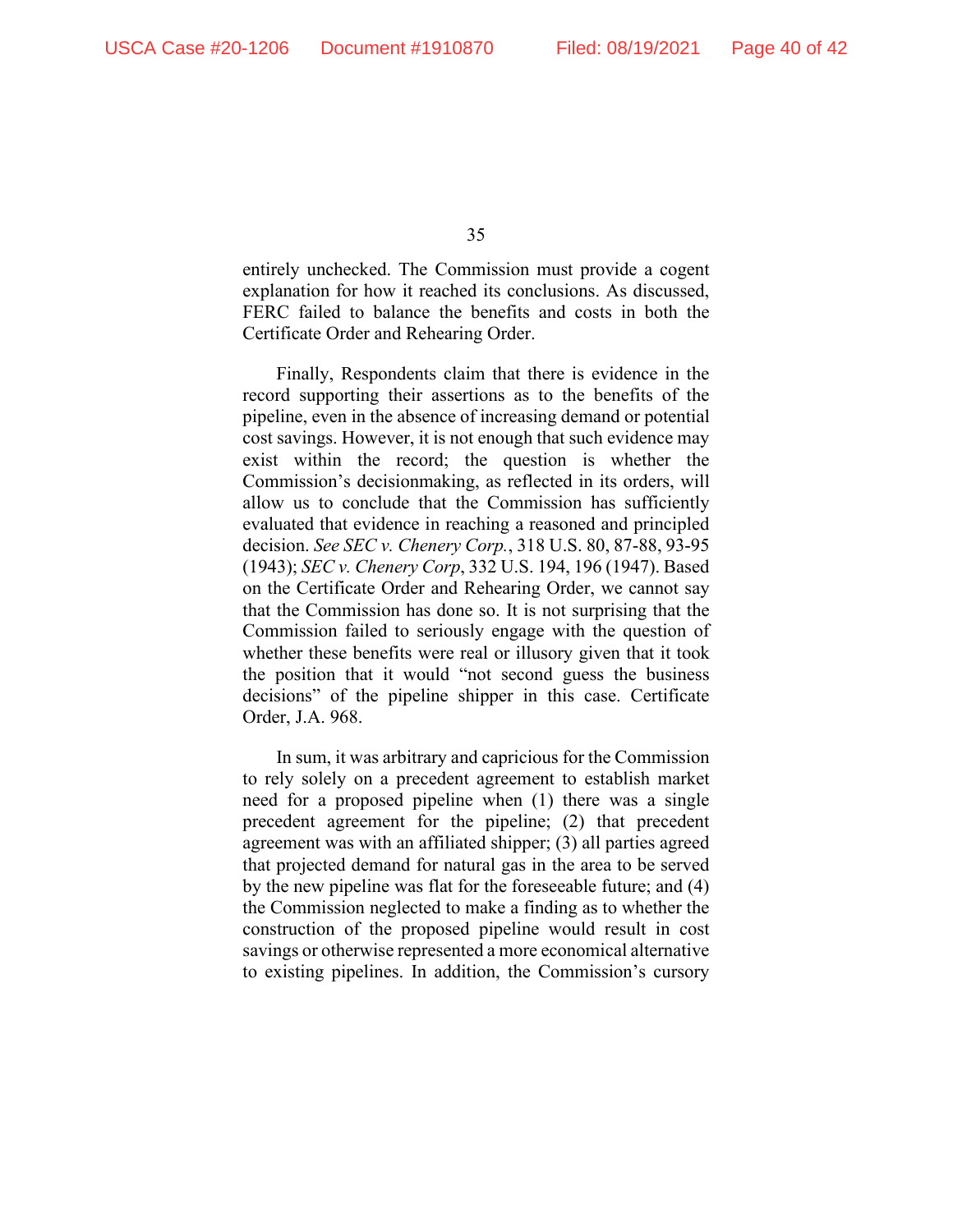balancing of public benefits and adverse impacts was arbitrary and capricious.

#### **III. REMEDY**

The final question that we must address concerns remedy. The Spire Intervenor-Respondents urge that, if we set aside FERC's certification, we should remand without vacatur. EDF, in turn, contends that vacatur is appropriate. "The decision whether to vacate depends on the seriousness of the order's deficiencies (and thus the extent of doubt whether the agency chose correctly) and the disruptive consequences of an interim change that may itself be changed." *Allied-Signal, Inc. v. Nuclear Regul. Comm'n*, 988 F.2d 146, 150-51 (D.C. Cir. 1993) (citation and internal quotation marks omitted). However, "[v]acatur 'is the normal remedy' when we are faced with unsustainable agency action." *Brotherhood of Locomotive Eng'rs & Trainmen v. Fed. R.R. Admin.*, 972 F.3d 83, 117 (D.C. Cir. 2020) (quoting *Allina Health Servs. v. Sebelius*, 746 F.3d 1102, 1110 (D.C. Cir. 2014)).

Based on these considerations, we believe that vacatur is appropriate. Given the identified deficiencies in the Commission's orders, it is far from certain that FERC "chose correctly," *see Allied-Signal*, 988 F.2d at 150 (citation omitted), in issuing a Certificate to Spire STL. We understand that the pipeline is operational, and thus there may be some disruption as a result of the "interim change," *see id.* at 150-51 (citation omitted), *i.e.*, de-issuance of the Certificate, caused by vacatur. However, we have identified serious deficiencies in the Certificate Order and Rehearing Order. And "the second *Allied–Signal* factor is weighty only insofar as the agency may be able to rehabilitate its rationale." *Comcast Corp. v. FCC*, 579 F.3d 1, 9 (D.C. Cir. 2009) (citation omitted).